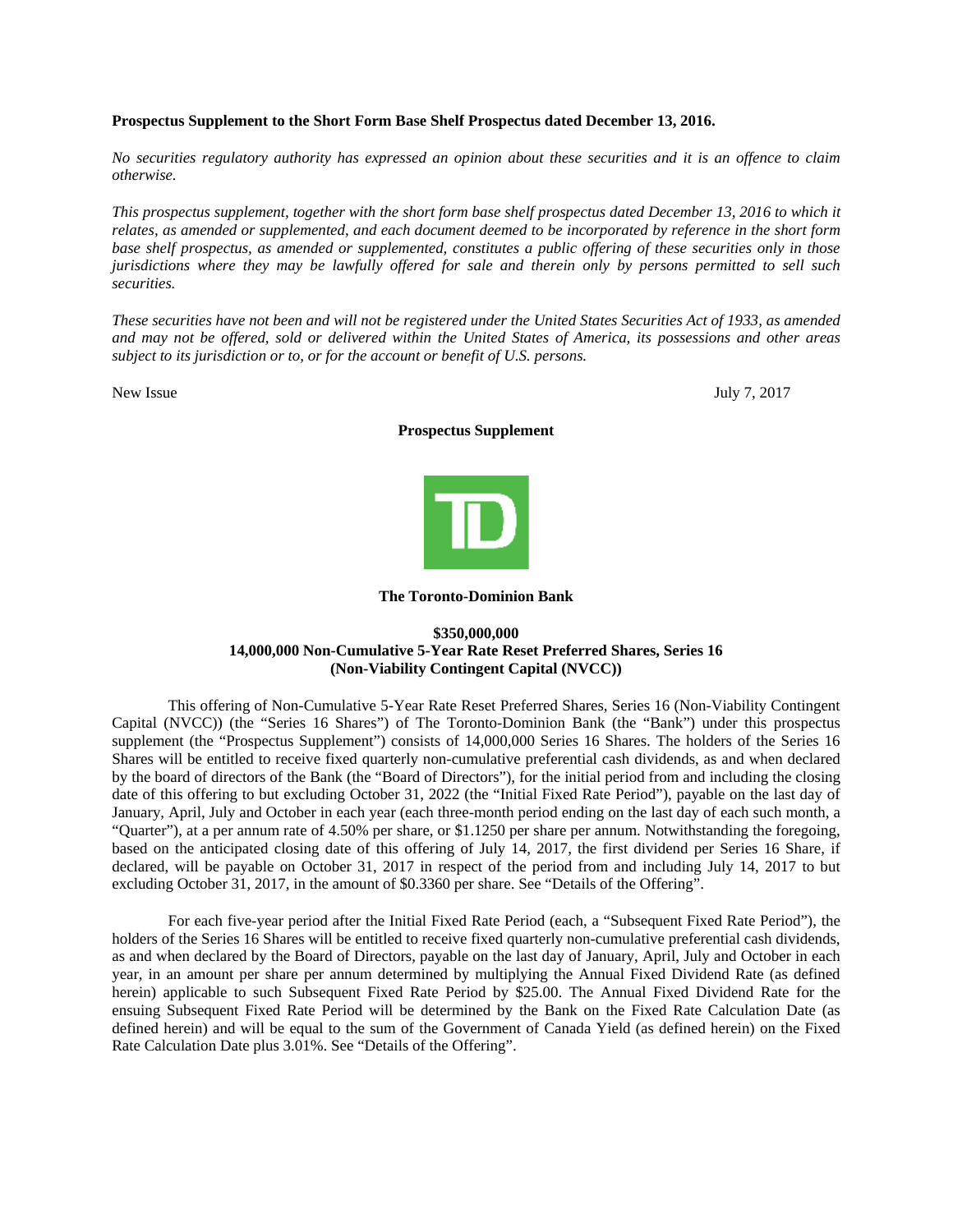#### **Option to Convert Into Series 17 Shares**

The holders of the Series 16 Shares will have the right, at their option, to convert their shares into Non-Cumulative Floating Rate Preferred Shares, Series 17 of the Bank (the "Series 17 Shares"), subject to certain conditions, on October 31, 2022 and on October 31 every five years thereafter. The holders of the Series 17 Shares will be entitled to receive quarterly floating rate non-cumulative preferential cash dividends, as and when declared by the Board of Directors, payable on the last day of January, April, July and October in each year (the initial quarterly dividend period and each subsequent quarterly dividend period is referred to as a "Quarterly Floating Rate Period") in an amount per share determined by multiplying the applicable Floating Quarterly Dividend Rate (as defined herein) by \$25.00. The Floating Quarterly Dividend Rate will be equal to the sum of the T-Bill Rate (as defined herein) plus 3.01% (calculated on the basis of the actual number of days elapsed in the applicable Quarterly Floating Rate Period divided by 365) determined on the Floating Rate Calculation Date (as defined herein). See "Details of the Offering".

**Upon the occurrence of a Trigger Event (as defined herein), each Series 16 Share and/or Series 17 Share will be automatically and immediately converted, on a full and permanent basis, without the consent of the holders thereof, into that number of fully-paid common shares of the Bank ("Common Shares") determined by dividing the Share Value (as defined herein) in respect of such Series 16 Shares and/or Series 17 Shares by the Conversion Price (as defined herein) (a "Contingent Conversion"). Investors should therefore carefully consider the disclosure with respect to the Bank, the Series 16 Shares, the Series 17 Shares, the Common Shares and the consequences of a Trigger Event included and incorporated by reference in this Prospectus Supplement.** 

### **An investment in the Series 16 Shares is subject to certain risks. See "Risk Factors".**

Subject to the provisions of the *Bank Act* (Canada) (the "Bank Act"), including the consent of the Superintendent of Financial Institutions (Canada) (the "Superintendent"), on October 31, 2022 and on October 31 every five years thereafter, the Bank may redeem all or any part of the then outstanding Series 16 Shares, at the Bank's option without the consent of the holder, by the payment in cash of a sum per share so redeemed equal to \$25.00 together with all declared and unpaid dividends to the date fixed for redemption. See "Details of the Offering".

The Series 16 Shares and the Series 17 Shares do not have a fixed maturity date and are not redeemable at the option of the holders of the Series 16 Shares or the Series 17 Shares, respectively. See "Risk Factors".

The Toronto Stock Exchange (the "TSX") has conditionally approved the listing of the Series 16 Shares, the Series 17 Shares and the underlying Common Shares that would be issued upon a Contingent Conversion subject to the Bank fulfilling all of the requirements of the TSX on or before October 4, 2017. The Bank will also apply to list the underlying Common Shares that would be issued upon a Contingent Conversion on the New York Stock Exchange. Listing will be subject to the Bank fulfilling all requirements of the New York Stock Exchange.

### **PRICE: \$25.00 per Series 16 Share to Yield initially 4.50%**

The Underwriters (as defined herein), as principals, conditionally offer the Series 16 Shares, subject to prior sale, if, as and when issued by the Bank and accepted by the Underwriters in accordance with the conditions contained in the Underwriting Agreement referred to under "Plan of Distribution", and subject to approval of certain legal matters on behalf of the Bank by McCarthy Tétrault LLP and on behalf of the Underwriters by Fasken Martineau DuMoulin LLP. **TD Securities Inc., one of the Underwriters, is a wholly-owned subsidiary of the Bank. By virtue of such ownership, the Bank is a related and connected issuer of TD Securities Inc. under applicable securities legislation.** See "Plan of Distribution".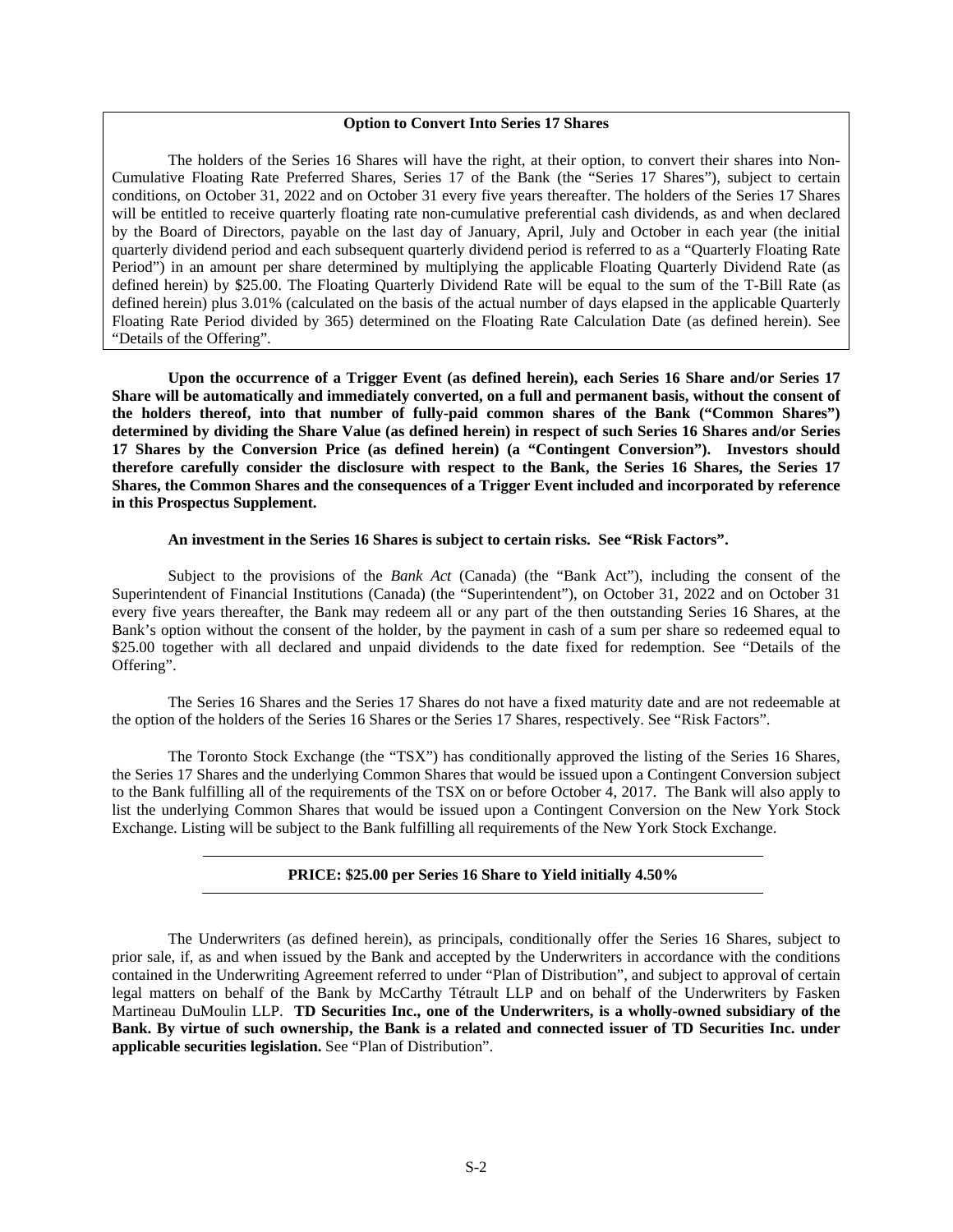|                     | <b>Price to the</b> | Underwriters'            | <b>Net Proceeds</b>  |
|---------------------|---------------------|--------------------------|----------------------|
|                     | Public              | $\mathbf{F}$ ee $^{(1)}$ | to the Bank $^{(2)}$ |
| Per Series 16 Share | \$25.00             | \$0.75                   | \$24.25              |
| Total               | \$350,000,000       | \$10,500,000             | \$339,500,000        |

(1) The Underwriters' fee is \$0.25 for each Series 16 Share sold to certain institutions and \$0.75 per Series 16 Share for all other shares sold. The Underwriters' fee set forth in the table assumes that no shares are sold to such institutions.

(2) Before deduction of expenses of the issue estimated at \$400,000, which, together with the Underwriters' fee, are payable by the Bank.

In connection with this offering, the Underwriters may over allot or effect transactions that stabilize or maintain the market price of the Series 16 Shares in accordance with applicable market stabilization rules. **The Underwriters may offer the Series 16 Shares at a lower price than stated above. See "Plan of Distribution".** 

Subscriptions for Series 16 Shares will be received by the Underwriters subject to rejection or allotment in whole or in part and the right is reserved to close the subscription books at any time without notice. It is expected that the closing date will be on or about July 14, 2017 or such later date as the Bank and the Underwriters may agree, but in any event not later than August 18, 2017. A book-entry only certificate representing the Series 16 Shares will be issued in registered form only to CDS Clearing and Depository Services Inc. ("CDS"), or its nominee, and will be deposited with CDS on closing of this offering. A purchaser of the Series 16 Shares will receive only a customer confirmation from the registered dealer who is a CDS participant and from or through whom the Series 16 Shares are purchased. See "Details of the Offering — Depository Services".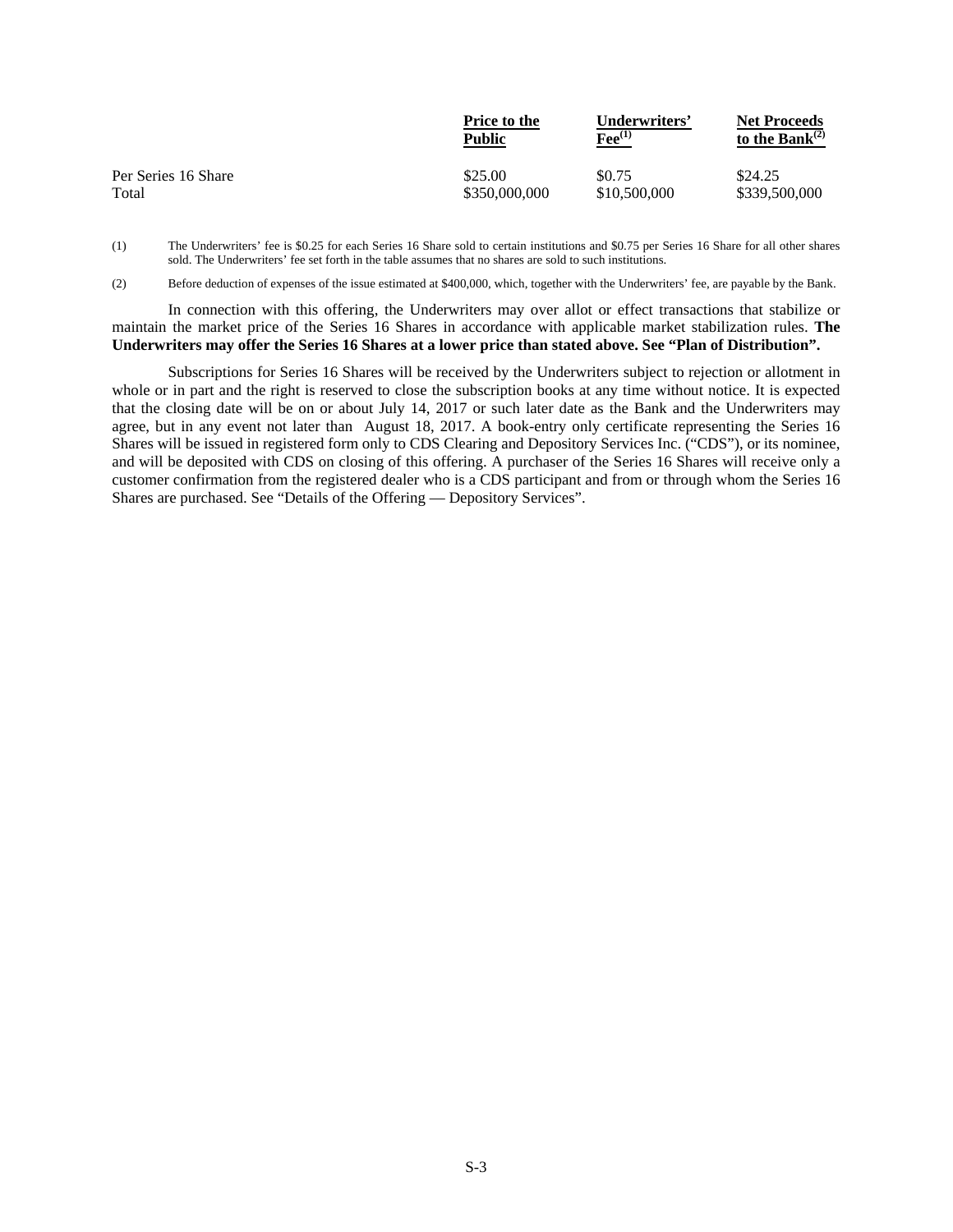## **TABLE OF CONTENTS**

**Page** 

In this Prospectus Supplement, unless otherwise indicated, capitalized terms which are defined in the accompanying short form base shelf prospectus of the Bank dated December 13, 2016 (the "Prospectus") are used herein with the meanings defined therein.

#### **ELIGIBILITY FOR INVESTMENT**

In the opinion of McCarthy Tétrault LLP, counsel to the Bank, and Fasken Martineau DuMoulin LLP, counsel to the Underwriters, the Series 16 Shares to be issued under this Prospectus Supplement, if issued on the date hereof, would be, on such date, qualified investments under the *Income Tax Act* (Canada) (the "Tax Act") and the regulations thereunder for trusts governed by registered retirement savings plans ("RRSPs"), registered retirement income funds ("RRIFs"), deferred profit sharing plans, registered education savings plans ("RESPs"), registered disability savings plans ("RDSPs") and tax-free savings accounts ("TFSAs"). The Series 16 Shares will not be prohibited investments on such date for a TFSA, RRSP or RRIF provided that, for purposes of the Tax Act, the holder of the TFSA or the annuitant of the RRSP or RRIF, as the case may be, deals at arm's length with the Bank and does not have a significant interest (within the meaning of the Tax Act) in the Bank, or provided that such shares constitute "excluded property" (as defined in subsection 207.01(1) of the Tax Act) for the TFSA, RRSP or RRIF, as the case may be. Under proposals to amend the Tax Act contained in the federal budget released on March 22, 2017, the "prohibited investment" rules will also apply to a trust governed by a RESP or RDSP, effective after March 22, 2017. Holders of TFSAs or RDSPs, subscribers of RESPs and annuitants of RRSPs or RRIFs should consult their own tax advisors in this regard.

## **CAUTION REGARDING FORWARD-LOOKING STATEMENTS**

This Prospectus Supplement, including those documents incorporated by reference, may contain forwardlooking statements. All such statements are made pursuant to the "safe harbour" provisions of, and are intended to be forward-looking statements under, applicable Canadian and U.S. securities legislation, including the U.S. Private Securities Litigation Reform Act of 1995. Forward-looking statements include, but are not limited to, statements made in the Bank's management's discussion & analysis for the fiscal year ended October 31, 2016 (the "2016 MD&A") and made in the Bank's second quarter management's discussion and analysis for the three and six months ended April 30, 2017 ("Q2 2017 MD&A") under the heading "Economic Summary and Outlook", for each business segment under the heading "Business Outlook and Focus for 2017", and in other statements regarding the Bank's objectives and priorities for 2017 and beyond and strategies to achieve them, the regulatory environment in which the Bank operates and the Bank's anticipated financial performance. Forward-looking statements are typically identified by words such as "will", "should", "believe", "expect", "anticipate", "intend", "estimate", "plan", "may", and "could".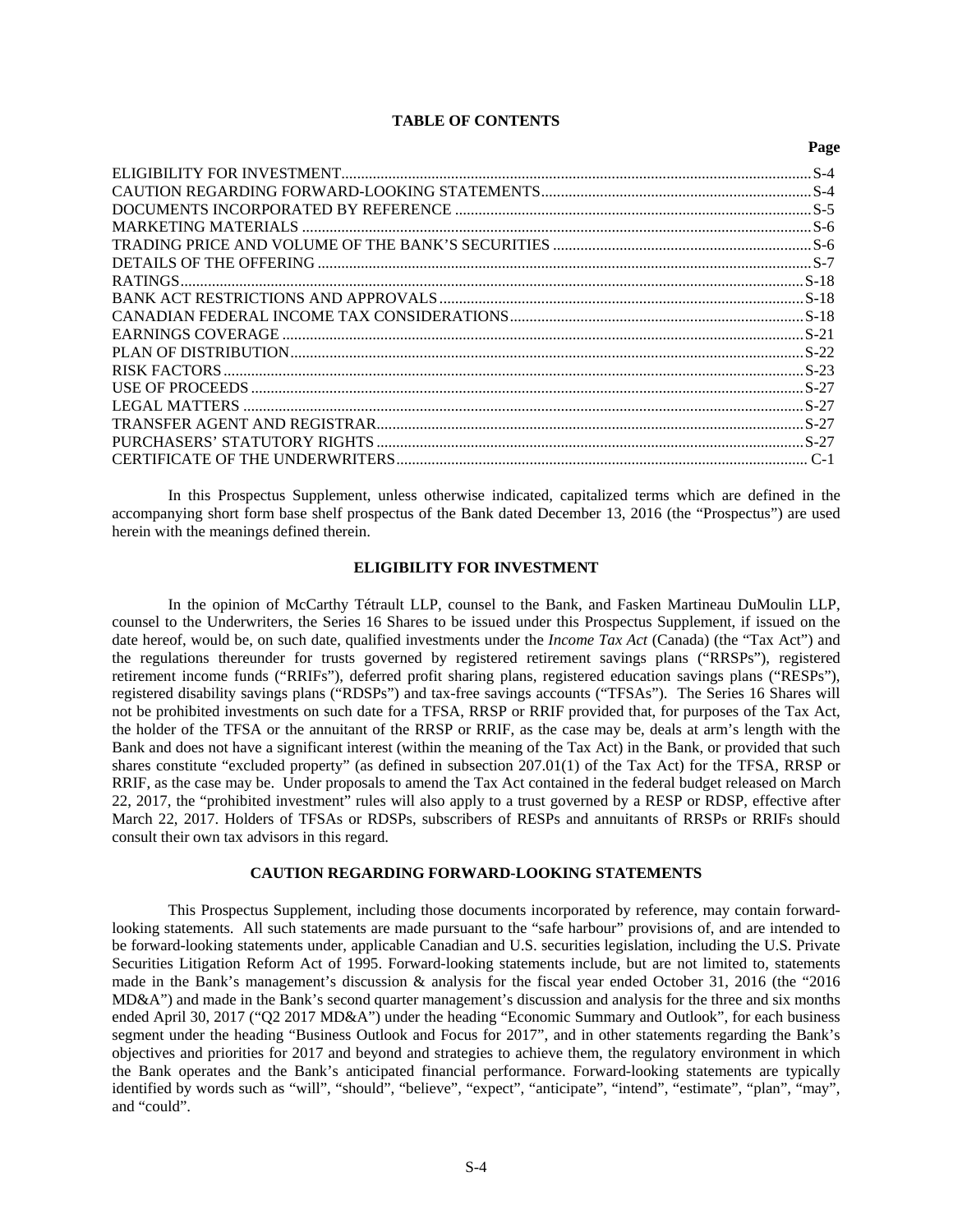By their very nature, these forward-looking statements require the Bank to make assumptions and are subject to inherent risks and uncertainties, general and specific. Especially in light of the uncertainty related to the physical, financial, economic, political, and regulatory environments, such risks and uncertainties – many of which are beyond the Bank's control and the effects of which can be difficult to predict – may cause actual results to differ materially from the expectations expressed in the forward-looking statements. Risk factors that could cause, individually or in the aggregate, such differences include: credit, market (including equity, commodity, foreign exchange, and interest rate), liquidity, operational (including technology and infrastructure), reputational, insurance, strategic, regulatory, legal, environmental, capital adequacy, and other risks. Examples of such risk factors include the general business and economic conditions in the regions in which the Bank operates; the ability of the Bank to execute on key priorities, including the successful completion of acquisitions and dispositions, business retention plans and strategic plans and to attract, develop and retain key executives; disruptions in or attacks (including cyber attacks) on the Bank's information technology, internet, network access or other voice or data communications systems or services; the evolution of various types of fraud or other criminal behaviour to which the Bank is exposed; the failure of third parties to comply with their obligations to the Bank or its affiliates, including relating to the care and control of information; the impact of new and changes to, or application of, current laws and regulations, including without limitation tax laws, risk-based capital guidelines and liquidity regulatory guidance; exposure related to significant litigation and regulatory matters; increased competition, including through internet and mobile banking and non-traditional competitors; changes to the Bank's credit ratings; changes in currency and interest rates (including the possibility of negative interest rates); increased funding costs and market volatility due to market illiquidity and competition for funding; critical accounting estimates and changes to accounting standards, policies and methods used by the Bank; existing and potential international debt crises; and the occurrence of natural and unnatural catastrophic events and claims resulting from such events. The Bank cautions that the preceding list is not exhaustive of all possible risk factors and other factors could also adversely affect the Bank's results. For more detailed information, please see the "Risk Factors and Management" section of the 2016 MD&A, as may be updated in subsequently filed quarterly reports to shareholders. All such factors should be considered carefully, as well as other uncertainties and potential events, and the inherent uncertainty of forward-looking statements, when making decisions with respect to the Bank and the Bank cautions readers not to place undue reliance on the Bank's forwardlooking statements.

Material economic assumptions underlying the forward-looking statements contained in this Prospectus Supplement or any documents incorporated by reference herein are set out in the 2016 MD&A under the headings "Economic Summary and Outlook", and for each business segment, "Business Outlook and Focus for 2017", each as updated in subsequently filed quarterly reports to shareholders.

Any forward-looking statements contained in this Prospectus Supplement represent the views of management only as of the date of this Prospectus Supplement and are presented for the purpose of assisting prospective purchasers of the Bank's securities in understanding the Bank's financial position, objectives and priorities and anticipated financial performance as at and for the periods ended on the dates presented, and may not be appropriate for other purposes. The Bank does not undertake to update any forward-looking statements, whether written or oral, that may be made from time to time by or on its behalf, except as required under applicable securities legislation. See "Risk Factors".

#### **DOCUMENTS INCORPORATED BY REFERENCE**

This Prospectus Supplement is deemed to be incorporated by reference into the Prospectus solely for the purpose of the offering of the Series 16 Shares. Other documents are also incorporated or deemed to be incorporated by reference into the Prospectus and reference should be made to the Prospectus for full particulars thereof. In addition, the following documents filed with the Superintendent and the various securities commissions or similar authorities in Canada are incorporated by reference into this Prospectus Supplement:

- (i) the management proxy circular dated as of February 1, 2017;
- (ii) the Second Quarter 2017 Report to Shareholders for the three and six months ended April 30, 2017, which includes consolidated interim financial statements (unaudited) and the Q2 2017 MD&A; and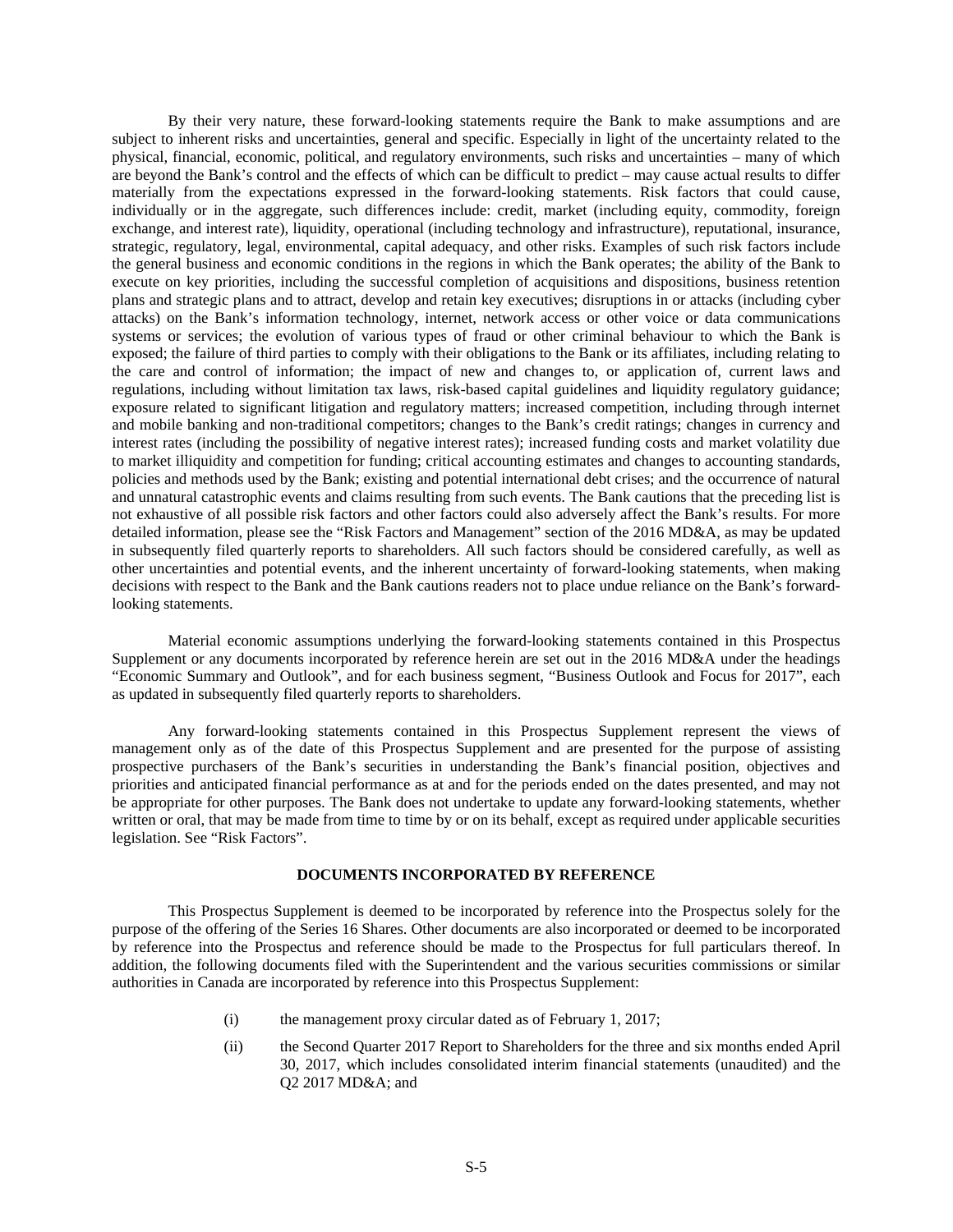(iii) the term sheet delivered to potential investors with respect to this offering dated July 5, 2017 (the "Marketing Materials").

Any statement contained in this Prospectus Supplement or in a document incorporated or deemed to be incorporated by reference herein shall be deemed to be modified or superseded for the purposes of this Prospectus Supplement to the extent that a statement contained herein or in any other subsequently filed document which also is or is deemed to be incorporated by reference herein modifies or supersedes such statement. The modifying or superseding statement need not state that it has modified or superseded a prior statement or include any other information set forth in the document that it modifies or supersedes. The making of a modifying or superseding statement is not to be deemed an admission for any purposes that the modified or superseded statement, when made, constituted a misrepresentation, an untrue statement of a material fact or an omission to state a material fact that was required to be stated or that was necessary to make a statement not misleading in light of the circumstances in which it was made. Any statement so modified or superseded shall not be deemed, except as so modified or superseded, to constitute a part of this Prospectus Supplement.

#### **MARKETING MATERIALS**

The Marketing Materials are not part of this Prospectus Supplement or the Prospectus to the extent that the contents of such materials have been modified or superseded by a statement contained in this Prospectus Supplement or any amendment. In addition, any template version of any other marketing materials filed with the securities commission or similar authority in each of the provinces and territories of Canada in connection with this offering after the date hereof but prior to the termination of the distribution of the Series 16 Shares under this Prospectus Supplement is deemed to be incorporated by reference herein and in the Prospectus.

## **TRADING PRICE AND VOLUME OF THE BANK'S SECURITIES**

The following chart sets out the trading price and volume of the Bank's securities on the TSX during the 12 months preceding the date of this Prospectus Supplement.

|                                                             | July<br>2016             | Aug<br>2016              | <b>Sept</b><br>2016      | Oct<br>2016              | <b>Nov</b><br>2016       | Dec<br>2016              | Jan<br>2017              | Feb<br>2017              | Mar<br>2017               | Apr<br>2017               | May<br>2017               | June<br>2017             | July 1<br>to July<br>4<br>2017 |
|-------------------------------------------------------------|--------------------------|--------------------------|--------------------------|--------------------------|--------------------------|--------------------------|--------------------------|--------------------------|---------------------------|---------------------------|---------------------------|--------------------------|--------------------------------|
| <b>COMMON SHARES</b>                                        |                          |                          |                          |                          |                          |                          |                          |                          |                           |                           |                           |                          |                                |
| High (\$)<br>Low $(\$)$<br>Vol. ('000)                      | 57.53<br>54.44<br>43.991 | 58.85<br>55.78<br>45.959 | 59.10<br>56.93<br>46.903 | 61.03<br>57.42<br>50.149 | 64.59<br>59.60<br>57.694 | 67.40<br>62.63<br>79.448 | 68.60<br>66.08<br>55,031 | 71.31<br>67.00<br>63,456 | 70.67<br>64.22<br>124,497 | 67.65<br>63.86<br>120.128 | 64.71<br>61.50<br>102,617 | 66.18<br>64.06<br>88,026 | 65.92<br>65.25<br>1,763        |
| <b>PREFERRED SHARES</b>                                     |                          |                          |                          |                          |                          |                          |                          |                          |                           |                           |                           |                          |                                |
| <b>Series S</b><br>High $(\$)$<br>Low $(\$)$<br>Vol. ('000) | 23.64<br>22.77<br>58     | 24.24<br>23.50<br>185    | 24.22<br>23.65<br>47     | 24.56<br>23.65<br>226    | 24.55<br>23.77<br>82     | 24.94<br>23.49<br>115    | 25.03<br>24.35<br>255    | 25.02<br>24.65<br>101    | 24.84<br>24.42<br>110     | 24.87<br>24.53<br>130     | 24.99<br>24.71<br>75      | 25.14<br>24.63<br>134    | N/A<br>N/A<br>$\mathbf{0}$     |
| <b>Series T</b><br>High $(\$)$<br>Low $(\$)$<br>Vol. ('000) | 22.39<br>21.30<br>33     | 23.00<br>22.17<br>27     | 23.01<br>22.37<br>41     | 23.46<br>22.53<br>107    | 23.88<br>23.20<br>243    | 23.42<br>23.04<br>53     | 23.98<br>23.40<br>158    | 24.16<br>23.68<br>158    | 24.14<br>23.82<br>126     | 24.28<br>23.931<br>98     | 24.33<br>24.18<br>160     | 24.69<br>24.28<br>194    | N/A<br>N/A<br>$\mathbf{0}$     |
| <b>Series Y</b><br>High (\$)<br>Low $(\$)$<br>Vol. ('000)   | 24.12<br>23.28<br>197    | 24.35<br>23.80<br>70     | 24.44<br>23.71<br>41     | 24.65<br>23.81<br>181    | 24.67<br>24.05<br>125    | 25.06<br>23.83<br>110    | 25.06<br>24.70<br>138    | 25.00<br>24.32<br>105    | 24.85<br>24.38<br>111     | 24.94<br>24.63<br>104     | 25.00<br>24.71<br>114     | 25.44<br>24.73<br>65     | 25.00<br>24.99<br>0.3          |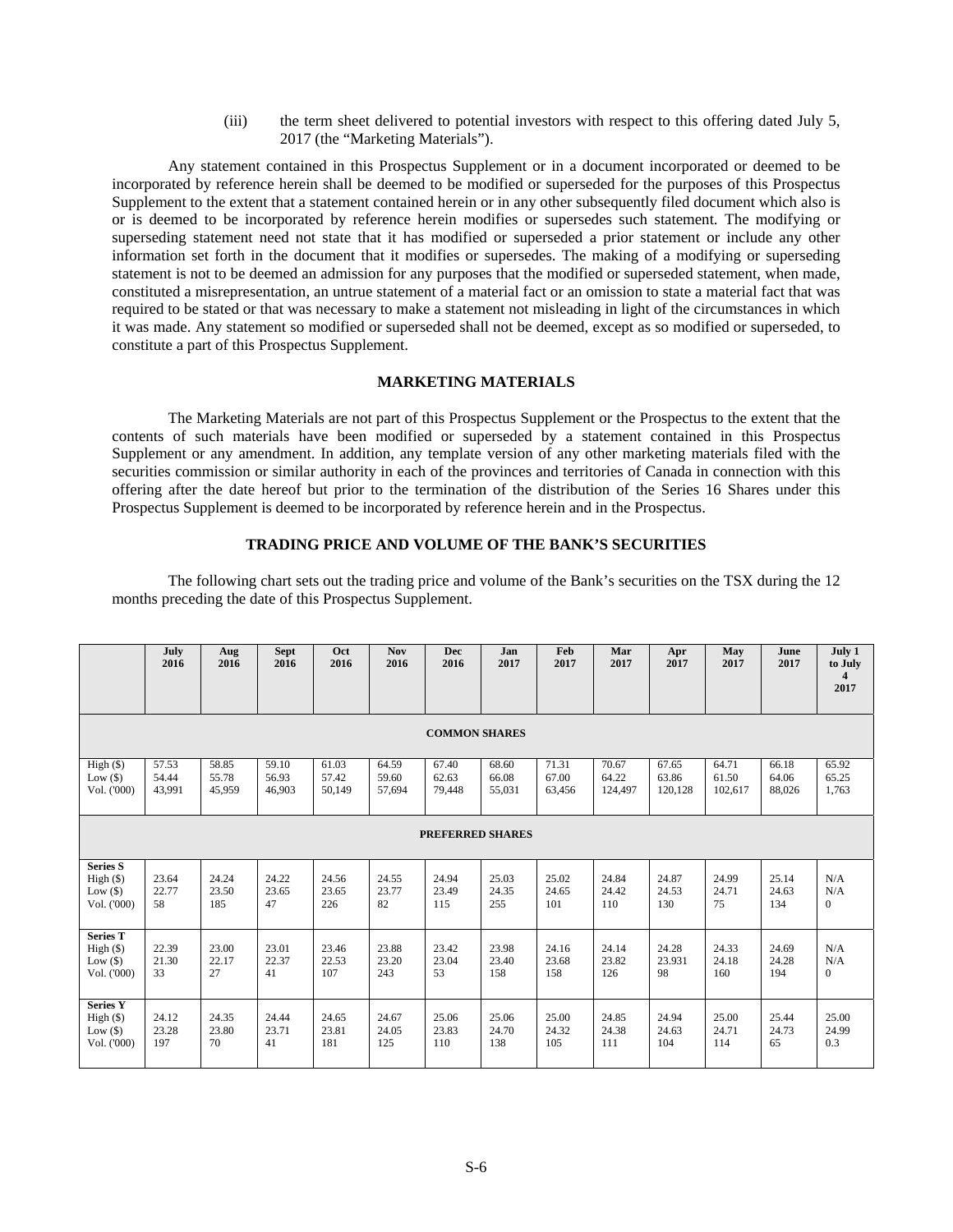|                                                                       | July<br>2016            | Aug<br>2016             | <b>Sept</b><br>2016      | Oct<br>2016             | Nov<br>2016             | Dec<br>2016             | Jan<br>2017             | Feb<br>2017             | Mar<br>2017           | Apr<br>2017           | <b>May</b><br>2017    | June<br>2017            | July 1<br>to July<br>$\overline{\mathbf{4}}$ |
|-----------------------------------------------------------------------|-------------------------|-------------------------|--------------------------|-------------------------|-------------------------|-------------------------|-------------------------|-------------------------|-----------------------|-----------------------|-----------------------|-------------------------|----------------------------------------------|
|                                                                       |                         |                         |                          |                         |                         |                         |                         |                         |                       |                       |                       |                         | 2017                                         |
| Series Z<br>High (\$)<br>Low $(\$)$<br>Vol. ('000)                    | 22.32<br>21.31<br>97    | 23.01<br>22.21<br>66    | 23.01<br>22.25<br>122    | 23.25<br>22.45<br>50    | 23.74<br>23.02<br>151   | 23.35<br>22.90<br>45    | 23.99<br>23.23<br>150   | 24.01<br>23.50<br>180   | 24.01<br>23.57<br>167 | 24.20<br>23.85<br>128 | 24.24<br>23.94<br>100 | 24.45<br>24.18<br>80    | 24.40<br>24.40<br>0.5                        |
| Series 1<br>High(\$)<br>Low $($ )<br>Vol ('000)                       | 19.26<br>18.03<br>210   | 19.76<br>19.06<br>426   | 19.25<br>18.33<br>662    | 19.08<br>18.40<br>748   | 19.54<br>18.60<br>405   | 19.88<br>18.76<br>716   | 21.17<br>19.81<br>602   | 22.12<br>21.00<br>445   | 22.76<br>21.90<br>562 | 22.80<br>21.82<br>268 | 21.96<br>20.86<br>603 | 21.96<br>20.49<br>657   | 22.19<br>21.83<br>$\overline{4}$             |
| Series 3<br>High (\$)<br>Low $(\$)$<br>Vol ('000)                     | 18.99<br>17.97<br>306   | 19.47<br>18.85<br>325   | 18.97<br>18.20<br>321    | 18.97<br>18.21<br>416   | 19.29<br>18.26<br>622   | 19.57<br>18.45<br>770   | 20.99<br>19.39<br>589   | 22.00<br>20.88<br>288   | 22.62<br>21.80<br>316 | 22.80<br>21.75<br>317 | 21.85<br>20.68<br>208 | 21.86<br>20.36<br>422   | 21.86<br>21.75<br>2                          |
| Series 5<br>High (\$)<br>Low $(\$)$<br>Vol ('000)                     | 19.03<br>17.90<br>422   | 19.48<br>18.77<br>570   | 19.00<br>18.15<br>495    | 19.01<br>18.15<br>618   | 19.42<br>18.49<br>545   | 19.54<br>18.56<br>759   | 20.89<br>19.38<br>774   | 21.94<br>20.75<br>659   | 22.60<br>21.71<br>394 | 22.66<br>20.66<br>506 | 21.65<br>20.59<br>614 | 21.75<br>20.20<br>794   | 21.74<br>21.74<br>$\overline{2}$             |
| <b>Series 7</b><br>High (\$)<br>Low $(\$)$<br>Vol. ('000)             | 20.83<br>19.27<br>215   | 21.51<br>20.59<br>269   | 20.70<br>19.73<br>307    | 21.23<br>20.10<br>218   | 21.59<br>20.09<br>450   | 22.32<br>20.72<br>347   | 23.44<br>22.31<br>436   | 23.81<br>23.18<br>314   | 23.77<br>23.09<br>301 | 23.99<br>23.11<br>493 | 23.25<br>22.19<br>256 | 24.00<br>22.05<br>232   | 23.90<br>23.84<br>$\mathbf{1}$               |
| Series 9<br>High (\$)<br>Low $(\$)$<br>Vol. ('000)                    | 21.58<br>20.15<br>144   | 22.41<br>21.33<br>96    | 21.41<br>20.53<br>93     | 21.93<br>20.75<br>227   | 22.20<br>21.03<br>242   | 22.70<br>21.35<br>158   | 24.40<br>22.77<br>157   | 24.63<br>23.96<br>104   | 24.39<br>23.65<br>325 | 24.62<br>23.48<br>302 | 23.57<br>22.75<br>80  | 24.16<br>22.48<br>120   | 24.20<br>24.09<br>$\overline{4}$             |
| Series 11<br>High (\$)<br>Low $(\$)$<br>Vol. ('000)                   | 25.29<br>24.53<br>138   | 25.84<br>25.15<br>223   | 25.83<br>25.30<br>54     | 25.78<br>25.00<br>90    | 25.35<br>24.24<br>95    | 25.15<br>24.50<br>92    | 25.29<br>24.68<br>112   | 25.38<br>25.10<br>72    | 26.25<br>25.20<br>78  | 25.80<br>25.39<br>54  | 26.00<br>25.42<br>99  | 26.08<br>25.52<br>71    | 25.69<br>25.63<br>$\overline{2}$             |
| Series 12<br>High (\$)<br>Low $(\$)$<br>Vol. ('000)                   | 26.95<br>26.34<br>1,477 | 27.20<br>26.55<br>1,139 | 26.93<br>26.55<br>1,243  | 27.00<br>26.45<br>553   | 27.04<br>25.99<br>443   | 27.40<br>26.40<br>643   | 27.15<br>26.35<br>275   | 27.20<br>26.75<br>192   | 27.37<br>26.95<br>427 | 27.39<br>27.04<br>786 | 27.32<br>26.87<br>391 | 27.46<br>26.85<br>385   | 27.13<br>27.08<br>$\overline{4}$             |
| <b>Series</b><br>$14^{(1)}$<br>High (\$)<br>Low $(\$)$<br>Vol. ('000) |                         |                         | 25.83<br>25.33<br>10,328 | 25.94<br>25.48<br>4,136 | 25.90<br>25.24<br>3,741 | 25.85<br>25.41<br>1,625 | 26.10<br>25.52<br>2,905 | 26.11<br>25.84<br>1,072 | 26.39<br>25.91<br>498 | 26.62<br>26.23<br>830 | 26.45<br>26.05<br>516 | 26.35<br>26.01<br>1,206 | 26.39<br>26.33<br>8                          |

(1) The Series 14 Shares were issued on September 8, 2016.

## **DETAILS OF THE OFFERING**

The following is a summary of certain provisions attaching to the Series 16 Shares as a series and the Series 17 Shares as a series, each of which represents a series of Class A First Preferred Shares. See "Description of Preferred Shares" in the Prospectus for a description of the general terms and provisions of the Class A First Preferred Shares as a class.

## **Certain Provisions of the Series 16 Shares as a Series**

# *Definition of Terms*

The following definitions are relevant to the Series 16 Shares.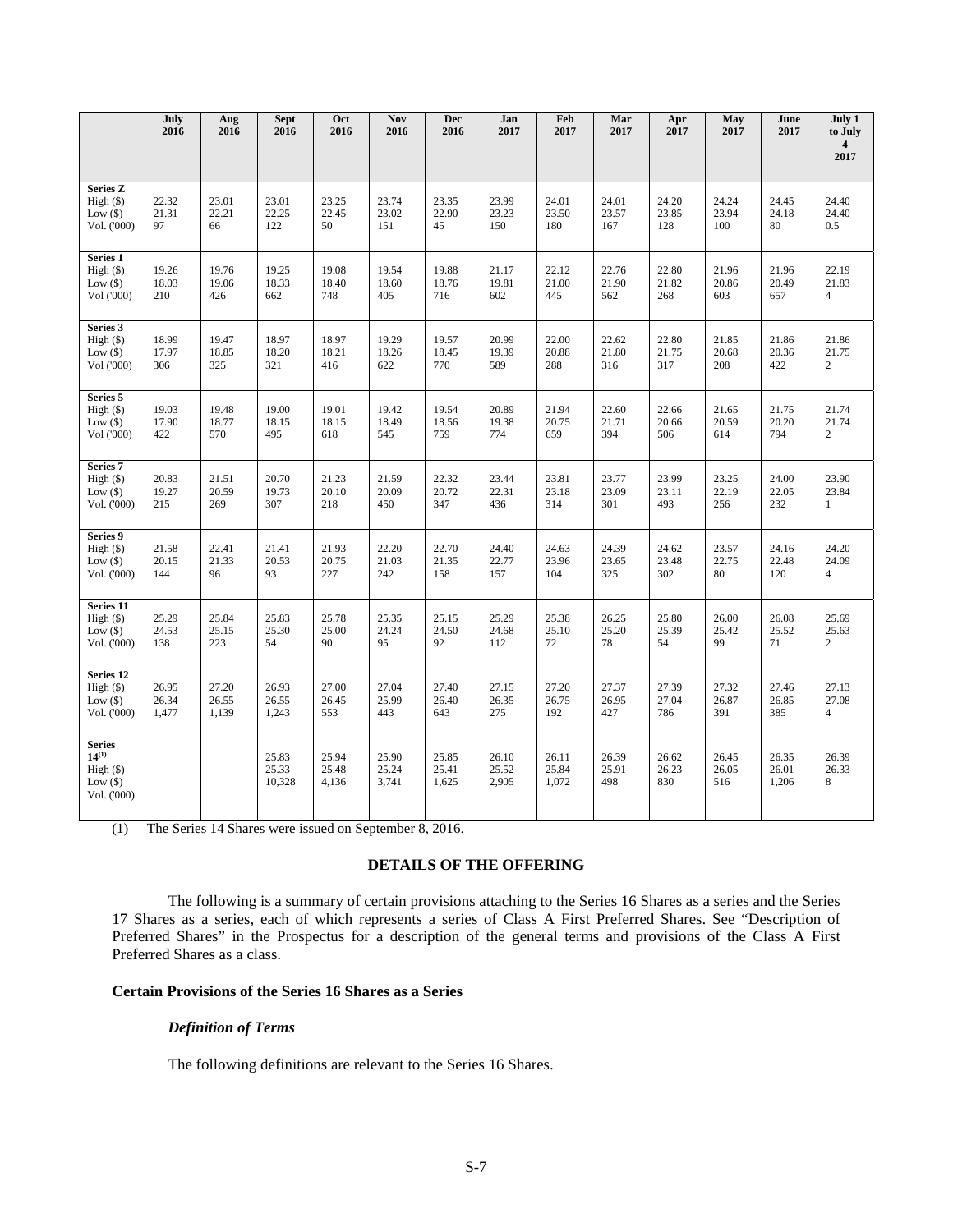**"Annual Fixed Dividend Rate"** means, for any Subsequent Fixed Rate Period, the rate of interest (expressed as a percentage rate rounded to the nearest one hundred-thousandth of one percent (with 0.000005% being rounded up)) equal to the Government of Canada Yield on the applicable Fixed Rate Calculation Date plus 3.01%.

**"Bloomberg Screen GCAN5YR Page"** means the display designated as page ''GCAN5YR<INDEX>'' on the Bloomberg Financial L.P. service (or such other page as may replace the GCAN5YR page on that service) for purposes of displaying Government of Canada bond yields.

"Fixed Rate Calculation Date" means, for any Subsequent Fixed Rate Period, the 30<sup>th</sup> day prior to the first day of such Subsequent Fixed Rate Period.

**"Government of Canada Yield"** means, on any date, the yield to maturity on such date (assuming semiannual compounding) of a Canadian dollar denominated non-callable Government of Canada bond with a term to maturity of five years as quoted as of 10:00 a.m. (Toronto time) on such date and which appears on the Bloomberg Screen GCAN5YR Page on such date; provided that, if such rate does not appear on the Bloomberg Screen GCAN5YR Page on such date, the Government of Canada Yield will mean the arithmetic average of the yields quoted to the Bank by two registered Canadian investment dealers selected by the Bank as being the annual yield to maturity on such date, compounded semi-annually, which a noncallable Government of Canada bond would carry if issued, in Canadian dollars in Canada, at 100% of its principal amount on such date with a term to maturity of five years.

**"Initial Fixed Rate Period"** means the period from and including the closing date of this offering to but excluding October 31**,** 2022.

**"Subsequent Fixed Rate Period"** means, for the initial Subsequent Fixed Rate Period, the period from and including October 31**,** 2022 to but excluding October 31, 2027, and for each succeeding Subsequent Fixed Rate Period, the period from and including the day immediately following the end of the immediately preceding Subsequent Fixed Rate Period to but excluding October 31 in the fifth year thereafter.

## *Issue Price*

The Series 16 Shares will have an issue price of \$25.00 per share.

### *Dividends on Series 16 Shares*

During the Initial Fixed Rate Period, the holders of the Series 16 Shares will be entitled to receive fixed quarterly non-cumulative preferential cash dividends, as and when declared by the Board of Directors, subject to the provisions of the Bank Act, payable on the last day of January, April, July and October in each year, at a per annum rate of 4.50% per share or \$1.125 per share per annum. Notwithstanding the foregoing, the first dividend per Series 16 Share, if declared, will be payable on October 31, 2017 in respect of the period from and including July 14, 2017 to but excluding October 31, 2017, in the amount of \$0.3360 per share, based on the anticipated closing date of this offering of July 14, 2017.

During each Subsequent Fixed Rate Period, the holders of the Series 16 Shares will be entitled to receive fixed quarterly non-cumulative preferential cash dividends, as and when declared by the Board of Directors, subject to the provisions of the Bank Act, payable on the last day of January, April, July and October in each year, in an amount per share per annum determined by multiplying the Annual Fixed Dividend Rate applicable to such Subsequent Fixed Rate Period by \$25.00.

The Annual Fixed Dividend Rate applicable to a Subsequent Fixed Rate Period will be determined by the Bank on the Fixed Rate Calculation Date. Such determination will, in the absence of manifest error, be final and binding upon the Bank and upon all holders of the Series 16 Shares. The Bank will, on the Fixed Rate Calculation Date, give written notice of the Annual Fixed Dividend Rate for the ensuing Subsequent Fixed Rate Period to the registered holders of the then outstanding Series 16 Shares.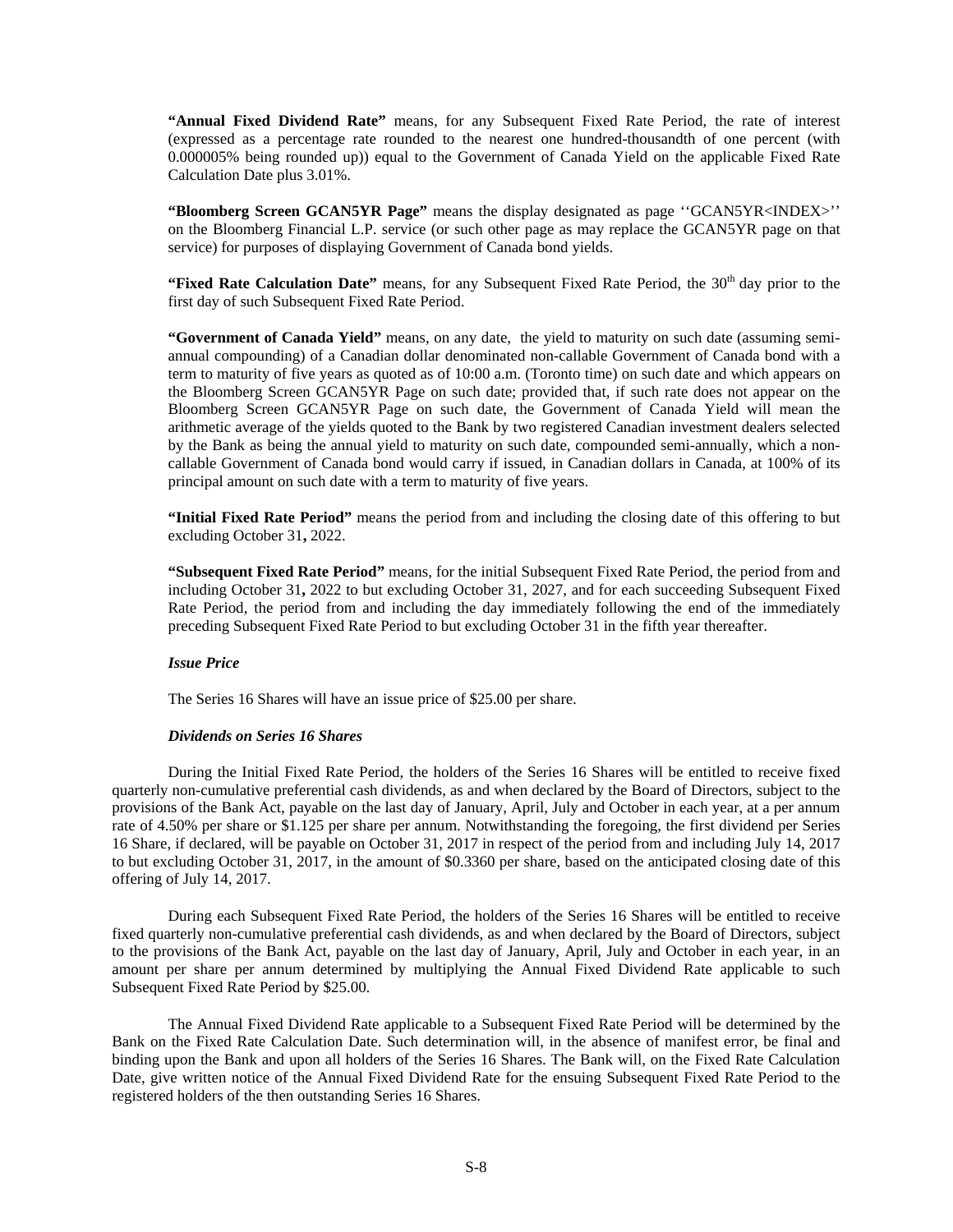If the Board of Directors does not declare a dividend, or any part thereof, on the Series 16 Shares on or before the dividend payment date therefor, then the rights of the holders of the Series 16 Shares to such dividend, or to any part thereof, will be extinguished.

#### *Redemption of Series 16 Shares*

The Series 16 Shares will not be redeemable prior to October 31, 2022. Subject to the provisions of the Bank Act, including the prior consent of the Superintendent, and to the provisions described below under " — Certain Provisions Common to the Series 16 Shares and the Series 17 Shares — Restrictions on Dividends and Retirement of Series 16 Shares and Series 17 Shares", on October 31, 2022 and on October 31 every five years thereafter, the Bank may redeem all or any part of the then outstanding Series 16 Shares, at the Bank's option without the consent of the holder, by the payment in cash of a sum per share so redeemed equal to \$25.00 together with all declared and unpaid dividends to the date fixed for redemption.

Notice of any redemption of the Series 16 Shares will be given in writing by the Bank not more than 60 days and not less than 30 days prior to the date fixed for redemption. If less than all of the outstanding Series 16 Shares are at any time to be redeemed, the shares to be redeemed will be selected pro rata disregarding fractions or in such other manner as the Bank may determine.

### *Conversion of Series 16 Shares into Series 17 Shares*

The holders of the Series 16 Shares will have the right, at their option, on October 31, 2022 and on October 31 every five years thereafter (each, a "Series 16 Conversion Date"), to convert, subject to the restrictions on conversion described below and the payment or delivery to the Bank of evidence of payment of the tax (if any) payable, all or any of their Series 16 Shares into Series 17 Shares on the basis of one Series 17 Share for each Series 16 Share. Notice of a holder's intention to convert Series 16 Shares is irrevocable and must be received by the Bank not earlier than the  $30<sup>th</sup>$  day prior to, but not later than 5:00 p.m. (Toronto time) on the  $15<sup>th</sup>$  day preceding, a Series 16 Conversion Date.

The Bank will, not more than 60 and not less than 30 days prior to the applicable Series 16 Conversion Date, give notice in writing to the then registered holders of the Series 16 Shares of the above-mentioned conversion right. On the  $30<sup>th</sup>$  day prior to each Series 16 Conversion Date, the Bank will give notice in writing to the then registered holders of the Series 16 Shares of the Annual Fixed Dividend Rate for the next succeeding Subsequent Fixed Rate Period and the Floating Quarterly Dividend Rate applicable to the Series 17 Shares for the next succeeding Quarterly Floating Rate Period.

The holders of the Series 16 Shares will not be entitled to convert their shares into Series 17 Shares if the Bank determines that there would remain outstanding on a Series 16 Conversion Date less than 1,000,000 Series 17 Shares, after having taken into account all Series 16 Shares tendered for conversion into Series 17 Shares and all Series 17 Shares tendered for conversion into Series 16 Shares. The Bank will give notice in writing thereof to all registered holders of the Series 16 Shares at least seven days prior to the applicable Series 16 Conversion Date. Furthermore, if the Bank determines that there would remain outstanding on a Series 16 Conversion Date less than 1,000,000 Series 16 Shares, after having taken into account all Series 16 Shares tendered for conversion into Series 17 Shares and all Series 17 Shares tendered for conversion into Series 16 Shares, then, all, but not part, of the remaining outstanding Series 16 Shares will automatically be converted into Series 17 Shares on the basis of one Series 17 Share for each Series 16 Share on the applicable Series 16 Conversion Date and the Bank will give notice in writing thereof to the then registered holders of such remaining Series 16 Shares at least seven days prior to the Series 16 Conversion Date.

Upon exercise by a holder of this right to convert Series 16 Shares into Series 17 Shares, or upon automatic conversion as described above, the Bank reserves the right not to (i) deliver Series 17 Shares to any person whom the Bank or its transfer agent has reason to believe is an Ineligible Person or any person who, by virtue of that conversion, would become a Significant Shareholder, or (ii) record in its securities register a transfer or issue of Series 17 Shares to any person whom the Bank or its transfer agent has reason to believe is an Ineligible Government Holder based on a declaration submitted to the Bank or its transfer agent by or on behalf of such person. In such circumstances, the Bank or its agent will hold, as agent of any such person, all or the relevant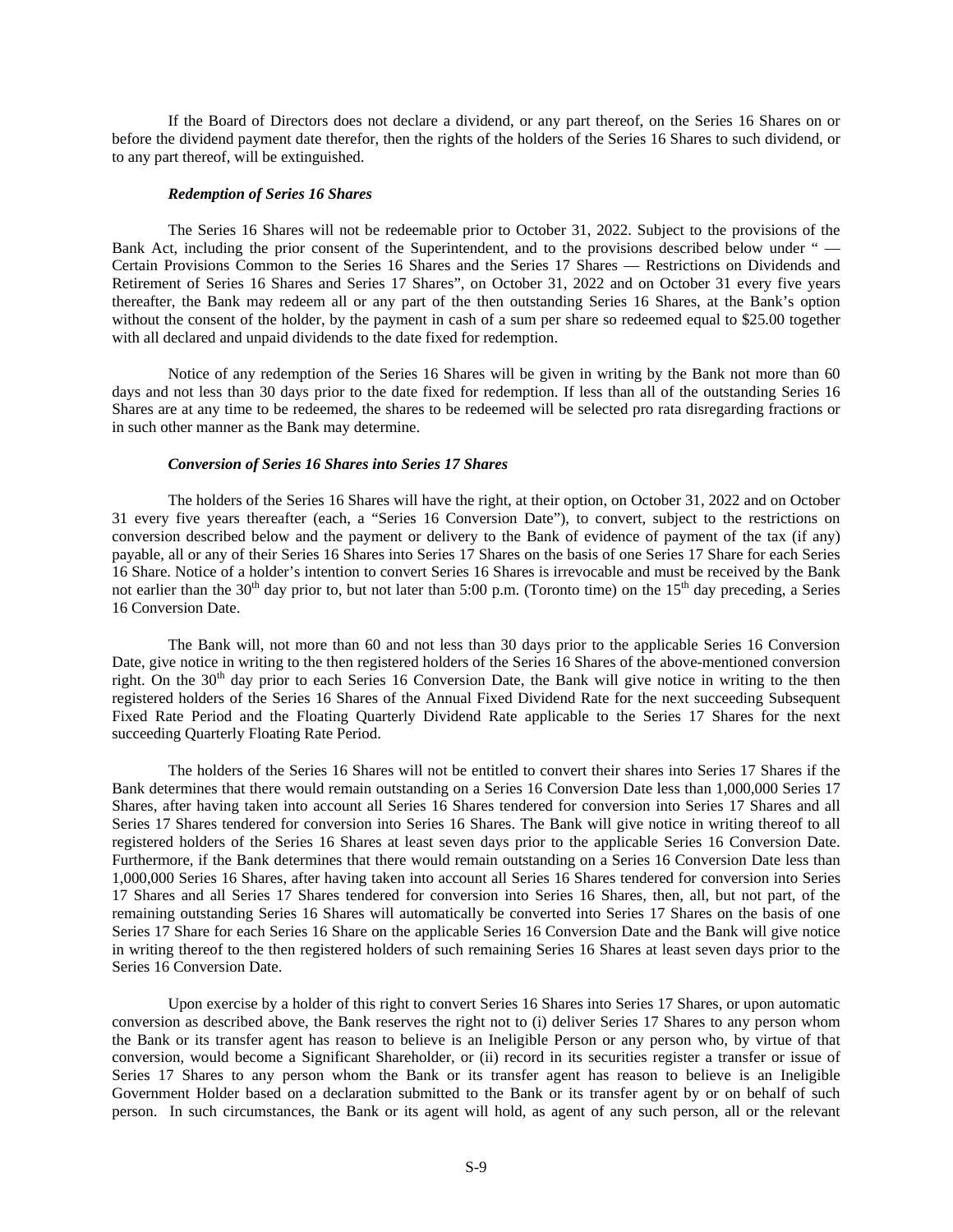number of Series 17 Shares otherwise to be delivered to such Ineligible Persons or persons who would become Significant Shareholders or registered to such Ineligible Government Holders, as the case may be, and the Bank or its agent will deliver such shares to a broker retained by the Bank for the purpose of selling such Series 17 Shares to parties other than the Bank and its affiliates on behalf of any such person. Such sales (if any) will be made at such times and at such prices, as the Bank (or its agent as directed by the Bank), in its sole discretion, may determine. Neither the Bank nor its agent will be subject to any liability for failure to sell any such Series 17 Shares on behalf of any such person or at any particular price on any particular day. The net proceeds received by the Bank or its agent from the sale of any such Series 17 Shares will be delivered to any such person, after deducting the costs of sale and any applicable withholding taxes, in accordance with CDS procedures or otherwise. See "Bank Act Restrictions and Approval" in this Prospectus Supplement and "Bank Act Restrictions and Restrictions on Payment of Dividends" in the Prospectus.

If the Bank gives notice to the registered holders of the Series 16 Shares of the redemption of all the Series 16 Shares, the Bank will not be required to give notice as provided hereunder to the registered holders of the Series 16 Shares of an Annual Fixed Dividend Rate, a Floating Quarterly Dividend Rate or of the conversion right of the holders of the Series 16 Shares and the right of any holder of Series 16 Shares to convert such Series 16 Shares will cease and terminate in that event.

## **Certain Provisions of the Series 17 Shares as a Series**

### *Definition of Terms*

The following definitions are relevant to the Series 17 Shares.

**"Floating Quarterly Dividend Rate"** means, for any Quarterly Floating Rate Period, the rate of interest (expressed as a percentage rate rounded to the nearest one hundred-thousandth of one percent (with 0.000005% being rounded up)) equal to the sum of the T-Bill Rate on the applicable Floating Rate Calculation Date plus 3.01% (calculated on the basis of the actual number of days elapsed in such Quarterly Floating Rate Period divided by 365).

**"Floating Rate Calculation Date"** means, for any Quarterly Floating Rate Period, the 30<sup>th</sup> day prior to the first day of such Quarterly Floating Rate Period.

**"Quarterly Commencement Date"** means the last day of January, April, July and October in each year, commencing October 31, 2022.

**"Quarterly Floating Rate Period"** means, for the initial Quarterly Floating Rate Period, the period from and including October 31, 2022 to but excluding the next following Quarterly Commencement Date, and thereafter the period from and including the day immediately following the end of the immediately preceding Quarterly Floating Rate Period to but excluding the next succeeding Quarterly Commencement Date.

**"T-Bill Rate"** means, for any Quarterly Floating Rate Period, the average yield expressed as a percentage per annum on three-month Government of Canada Treasury Bills, as reported by the Bank of Canada, for the most recent treasury bills auction preceding the applicable Floating Rate Calculation Date.

## *Issue Price*

The Series 17 Shares will have an issue price of \$25.00 per share.

## *Dividends on Series 17 Shares*

The holders of the Series 17 Shares will be entitled to receive quarterly floating rate non-cumulative preferential cash dividends, as and when declared by the Board of Directors, subject to the provisions of the Bank Act, payable on the last day of January, April, July and October in each year. Such quarterly cash dividends, if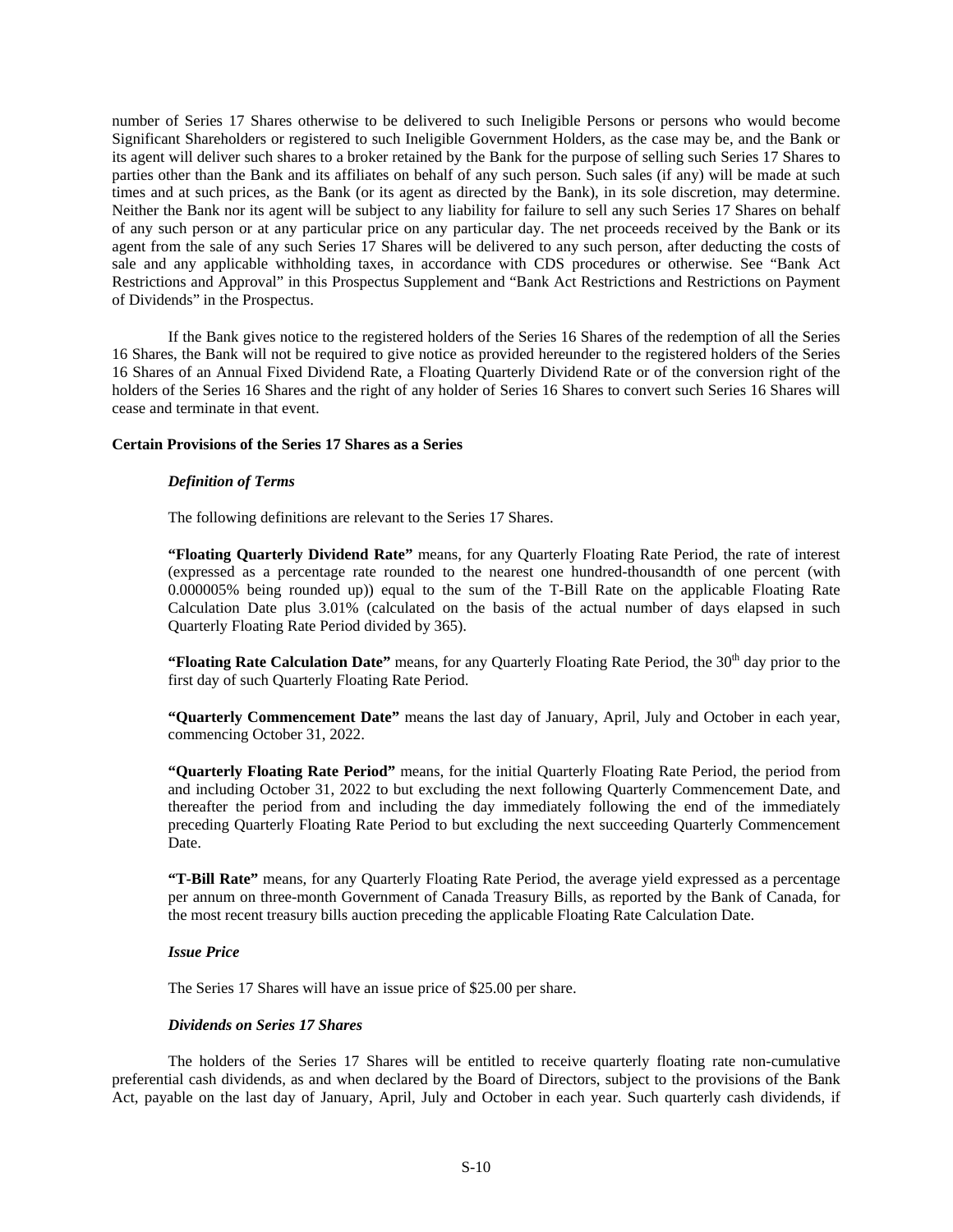declared, will be in an amount per share determined by multiplying the applicable Floating Quarterly Dividend Rate by \$25.00.

The Floating Quarterly Dividend Rate for each Quarterly Floating Rate Period will be determined by the Bank on the Floating Rate Calculation Date. Such determination will, in the absence of manifest error, be final and binding upon the Bank and upon all holders of the Series 17 Shares. The Bank will, on the Floating Rate Calculation Date, give written notice of the Floating Quarterly Dividend Rate for the ensuing Quarterly Floating Rate Period to the registered holders of the then outstanding Series 17 Shares.

If the Board of Directors does not declare a dividend, or any part thereof, on the Series 17 Shares on or before the dividend payment date therefor, then the rights of the holders of the Series 17 Shares to such dividend, or to any part thereof, will be extinguished.

### *Redemption of Series 17 Shares*

Subject to the provisions of the Bank Act, including the prior consent of the Superintendent, and to the provisions described below under " — Certain Provisions Common to the Series 16 Shares and the Series 17 Shares — Restrictions on Dividends and Retirement of Series 16 Shares and Series 17 Shares", the Bank may redeem all or any part of the then outstanding Series 17 Shares, at the Bank's option without the consent of the holder, by the payment in cash of a sum per share so redeemed equal to (i) \$25.00 in the case of redemptions on October 31, 2027 and on October 31 every five years thereafter, or (ii) \$25.50 in the case of redemptions on any other date on or after October 31, 2022, together, in each case, with all declared and unpaid dividends to the date fixed for redemption.

Notice of any redemption of the Series 17 Shares will be given in writing by the Bank not more than 60 days and not less than 30 days prior to the date fixed for redemption. If less than all of the outstanding Series 17 Shares are at any time to be redeemed, the shares to be redeemed will be selected pro rata disregarding fractions or in such other manner as the Bank may determine.

#### *Conversion of Series 17 Shares into Series 16 Shares*

The holders of the Series 17 Shares will have the right, at their option, on October 31, 2027 and on October 31 every five years thereafter (each, a "Series 17 Conversion Date"), to convert, subject to the restrictions on conversion described below and the payment or delivery to the Bank of evidence of payment of the tax (if any) payable, all or any of their Series 17 Shares into Series 16 Shares on the basis of one Series 16 Share for each Series 17 Share. Notice of a holder's intention to convert Series 17 Shares is irrevocable and must be received by the Bank not earlier than the  $30<sup>th</sup>$  day prior to, but not later than 5:00 p.m. (Toronto time) on the 15th day preceding, a Series 17 Conversion Date.

The Bank will, not more than 60 and not less than 30 days prior to the applicable Series 17 Conversion Date, give notice in writing to the then registered holders of the Series 17 Shares of the above-mentioned conversion right. On the  $30<sup>th</sup>$  day prior to each Series 17 Conversion Date, the Bank will give notice in writing to the then registered holders of the Series 17 Shares of the Annual Fixed Dividend Rate applicable to the Series 16 Shares for the next succeeding Subsequent Fixed Rate Period.

The holders of the Series 17 Shares will not be entitled to convert their shares into Series 16 Shares if the Bank determines that there would remain outstanding on a Series 17 Conversion Date less than 1,000,000 Series 16 Shares, after having taken into account all Series 17 Shares tendered for conversion into Series 16 Shares and all Series 16 Shares tendered for conversion into Series 17 Shares. The Bank will give notice in writing thereof to all registered holders of the Series 17 Shares at least seven days prior to the applicable Series 17 Conversion Date. Furthermore, if the Bank determines that there would remain outstanding on a Series 17 Conversion Date less than 1,000,000 Series 17 Shares, after having taken into account all Series 17 Shares tendered for conversion into Series 16 Shares and all Series 16 Shares tendered for conversion into Series 17 Shares, then, all, but not part, of the remaining outstanding Series 17 Shares will automatically be converted into Series 16 Shares on the basis of one Series 16 Share for each Series 17 Share on the applicable Series 17 Conversion Date and the Bank will give notice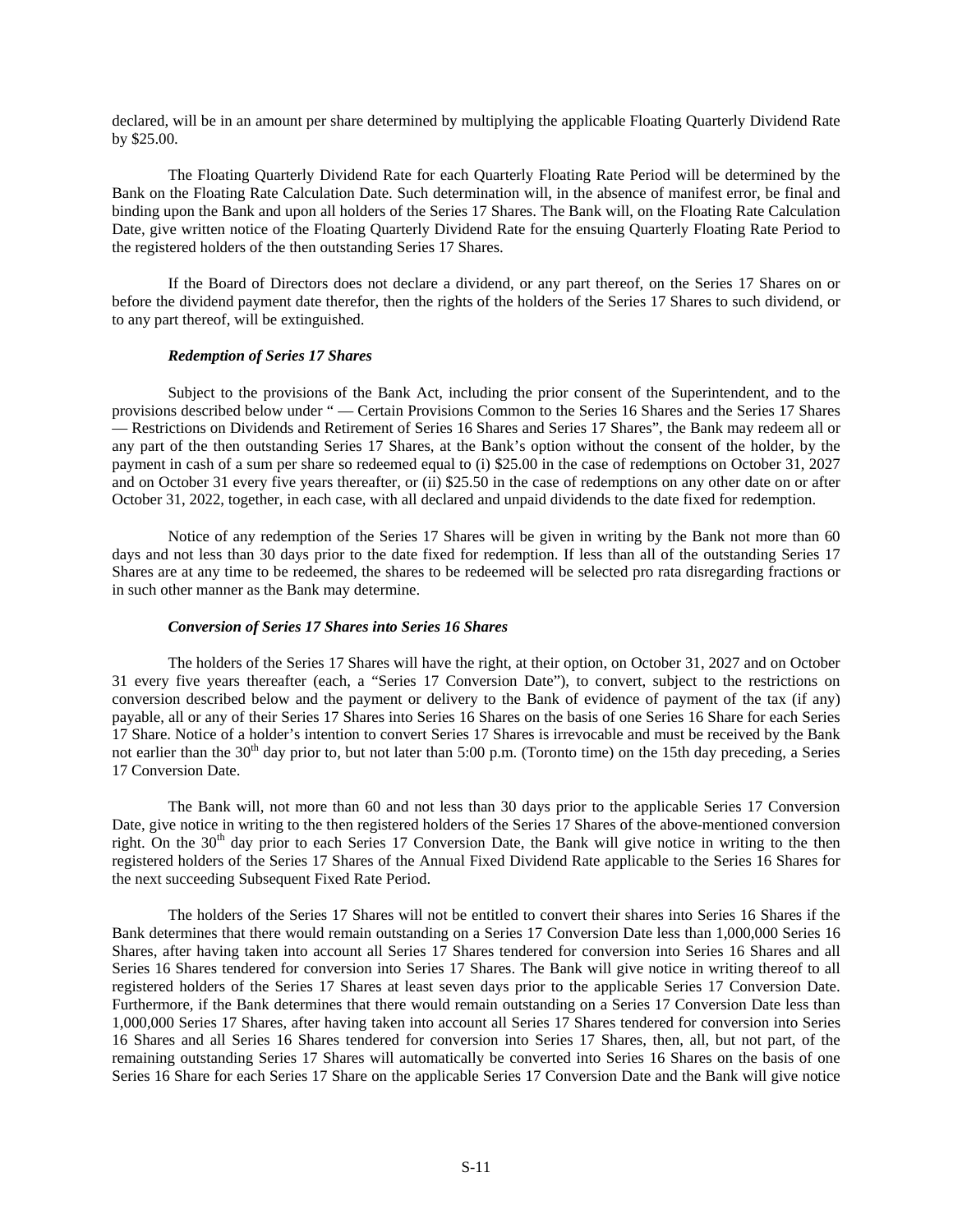in writing thereof to the then registered holders of such remaining Series 17 Shares at least seven days prior to the Series 17 Conversion Date.

Upon exercise by a holder of this right to convert Series 17 Shares into Series 16 Shares, or upon automatic conversion as described above, the Bank reserves the right not to (i) deliver Series 16 Shares to any person whom the Bank or its transfer agent has reason to believe is an Ineligible Person or any person who, by virtue of that conversion, would become a Significant Shareholder, or (ii) record in its securities register a transfer or issue of Series 16 Shares to any person whom the Bank or its transfer agent has reason to believe is an Ineligible Government Holder based on a declaration submitted to the Bank or its transfer agent by or on behalf of such person. In those circumstances, the Bank or its agent will hold, as agent of any such person, all or the relevant number of Series 16 Shares otherwise to be delivered to such Ineligible Persons or persons who would become Significant Shareholders or registered to such Ineligible Government Holders, as the case may be, and the Bank or its agent will deliver such shares to a broker retained by the Bank for the purpose of selling such Series 16 Shares to parties other than the Bank and its affiliates on behalf of any such person. Such sales (if any) will be made at such times and at such prices, as the Bank (or its agent as directed by the Bank), in its sole discretion, may determine. Neither the Bank nor its agent will be subject to any liability for failure to sell any such Series 16 Shares on behalf of any such person or at any particular price on any particular day. The net proceeds received by the Bank or its agent from the sale of any such Series 16 Shares will be delivered to any such person, after deducting the costs of sale and any applicable withholding taxes, in accordance with CDS procedures or otherwise. See "Bank Act Restrictions and Approval" in this Prospectus Supplement and "Bank Act Restrictions and Restrictions on Payment of Dividends" in the Prospectus.

If the Bank gives notice to the registered holders of the Series 17 Shares of the redemption of all the Series 17 Shares, the Bank will not be required to give notice as provided hereunder to the registered holders of the Series 17 Shares of an Annual Fixed Dividend Rate or of the conversion right of the holders of the Series 17 Shares and the right of any holder of Series 17 Shares to convert such Series 17 Shares will cease and terminate in that event.

### **Certain Provisions Common to the Series 16 Shares and the Series 17 Shares**

### *Definition of Terms*

The following definitions are relevant to both the Series 16 Shares and the Series 17 Shares:

"**Common Share Price**" means the volume weighted average per share trading price of the Common Shares on the TSX for the 10 consecutive Trading Day period ending on the Trading Day immediately before the occurrence of a Trigger Event, or if the Common Shares are not then listed on the TSX, the principal stock exchange on which the Common Shares are then listed or quoted (being the stock exchange with the greatest volume of trading in the Common Shares during the previous six months), or if such shares are not listed or quoted on any stock exchange, or if no such trading prices are available, the Floor Price.

"**Conversion Price**" means the greater of the Common Share Price and the Floor Price.

"**Floor Price**" means \$5.00, as such price may be adjusted as described under "— Conversion of Series 16 Shares or Series 17 Shares into Common Shares upon a Trigger Event".

"**Ineligible Government Holder**" means any person who is the federal or a provincial government in Canada or agent or agency thereof, or the government of a foreign country or any political subdivision of a foreign country, or any agent or agency of a foreign government, in each case to the extent that the recording in the Bank's securities register of a transfer or issue of any share of the Bank to such person would cause the Bank to contravene the Bank Act.

"**Ineligible Person**" means any person whose address is in, or whom the Bank or its transfer agent has reason to believe is a resident of, any jurisdiction outside of Canada to the extent that the issuance or delivery by the Bank to such person of Series 16 Shares, Series 17 Shares, New Preferred Shares or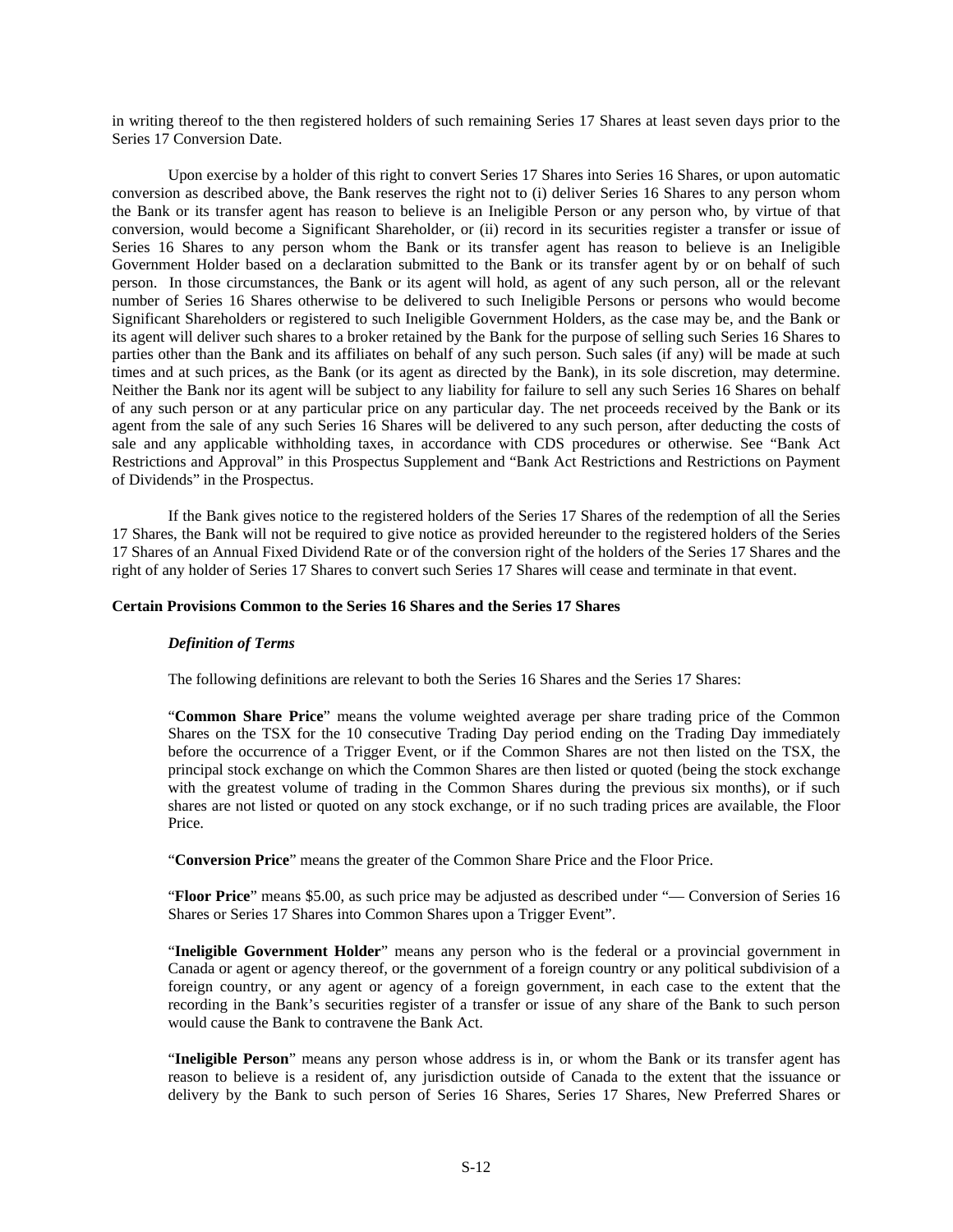Common Shares, as the case may be, upon the exercise of rights of conversion or upon a Contingent Conversion (a) would require the Bank to take any action to comply with securities, banking or analogous laws of such jurisdiction or (b) would give rise to a liability for withholding tax in connection with such issuance or delivery.

**"Multiplier"** means 1.0.

"**New Preferred Shares**" means a further series of Class A First Preferred Shares constituted by the Board of Directors having rights, privileges, restrictions and conditions attaching thereto which would qualify such New Preferred Shares as Tier 1 capital or equivalent of the Bank under the then current capital adequacy guidelines prescribed by the Superintendent if applicable, and if not applicable, having such rights, privileges, restrictions and conditions as the Board of Directors may determine, provided that in each case such New Preferred Shares will not, if issued, be or be deemed to be "short term preferred shares" within the meaning of the Tax Act.

"**Share Value**" means for a Series 16 Share or Series 17 Share, as applicable, \$25.00 plus declared and unpaid dividends thereon as of the date of the Trigger Event.

"**Significant Shareholder**" means any person who beneficially owns, directly or indirectly, through entities controlled by such person or persons associated with or acting jointly or in concert with such person (as determined in accordance with the Bank Act), shares of any class of the Bank in excess of 10% of the total number of outstanding shares of that class in contravention of the Bank Act.

"**Trading Day**" means, with respect to any stock exchange or market, a day on which shares may be traded through the facilities of that stock exchange or market.

"**Trigger Event**" has the meaning set out in the Office of the Superintendent of Financial Institutions Canada ("OSFI"), Guideline for Capital Adequacy Requirements (CAR), Chapter 2 — Definition of Capital, effective November 2016, as such term may be amended or superseded by OSFI from time to time, which term currently provides that each of the following constitutes a Trigger Event:

(a) the Superintendent publicly announces that the Bank has been advised, in writing, that the Superintendent is of the opinion that the Bank has ceased, or is about to cease, to be viable and that, after the conversion of all contingent instruments (including the Series 16 Shares and the Series 17 Shares) and taking into account any other factors or circumstances that are considered relevant or appropriate, it is reasonably likely that the viability of the Bank will be restored or maintained; or

(b) the federal or a provincial government in Canada publicly announces that the Bank has accepted or agreed to accept a capital injection, or equivalent support, from the federal government or any provincial government or political subdivision in Canada or agent or agency thereof without which the Bank would have been determined by the Superintendent to be nonviable.

## *Conversion of Series 16 Shares or Series 17 Shares into Another Series of Preferred Shares at the Option of the Holder*

The Bank may at any time, with the consent of the Superintendent, give the holders of the Series 16 Shares or the Series 17 Shares notice that they have the right, pursuant to the terms of the Series 16 Shares or the Series 17 Shares, at their option, to convert their Series 16 Shares or Series 17 Shares, as applicable, on the date specified in the notice into fully-paid New Preferred Shares on a share for share basis. Notice shall be given by the Bank in writing not more than 60 and not less than 30 days prior to such conversion date.

Upon exercise by the holder of this right to convert Series 16 Shares or Series 17 Shares into New Preferred Shares, the Bank reserves the right not to (i) deliver New Preferred Shares to any person whom the Bank or its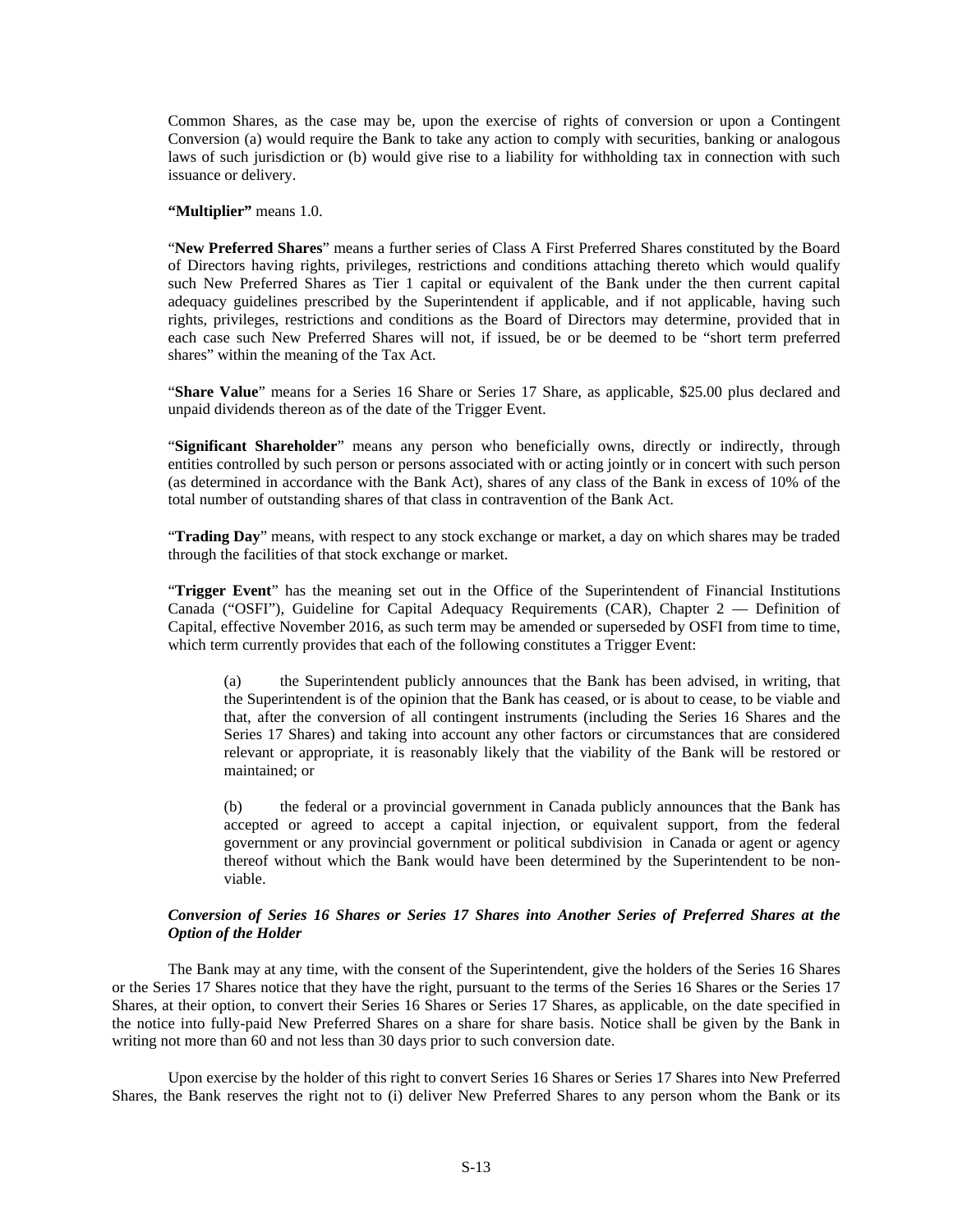transfer agent has reason to believe is an Ineligible Person or any person who, by virtue of that conversion, would become a Significant Shareholder, or (ii) record in its securities register a transfer or issue of New Preferred Shares to any person whom the Bank or its transfer agent has reason to believe is an Ineligible Government Holder based on a declaration submitted to the Bank or its transfer agent by or on behalf of such person. In such circumstances, the Bank or its agent will hold, as agent of any such person, all or the relevant number of New Preferred Shares otherwise to be delivered to such Ineligible Persons or persons who would become Significant Shareholders or registered to such Ineligible Government Holders, as the case may be, and the Bank or its agent will deliver such shares to a broker retained by the Bank for the purpose of selling such New Preferred Shares to parties other than the Bank and its affiliates on behalf of any such person. Such sales (if any) will be made at such times and at such prices, as the Bank (or its agent as directed by the Bank), in its sole discretion, may determine. Neither the Bank nor its agent will be subject to any liability for failure to sell any such New Preferred Shares on behalf of any such person or at any particular price on any particular day. The net proceeds received by the Bank or its agent from the sale of any such New Preferred Shares will be delivered to any such person, after deducting the costs of sale and any applicable withholding taxes, in accordance with CDS procedures or otherwise. See "Bank Act Restrictions and Approval" in this Prospectus Supplement and "Bank Act Restrictions and Restrictions on Payment of Dividends" in the Prospectus.

### *Conversion of Series 16 Shares or Series 17 Shares into Common Shares upon a Trigger Event*

Upon the occurrence of a Trigger Event, each Series 16 Share and Series 17 Share will be automatically and immediately converted, on a full and permanent basis, without the consent of the holders thereof, into that number of fully-paid Common Shares determined by dividing (a) the product of the Multiplier multiplied by the Share Value in respect of such Series 16 Share or Series 17 Share, as applicable, by (b) the Conversion Price. In any case where the aggregate number of Common Shares to be issued to a holder of Series 16 Shares or Series 17 Shares pursuant to a Contingent Conversion includes a fraction of a Common Share, such number of Common Shares to be issued to such holder shall be rounded down to the nearest whole number of Common Shares and no cash payment shall be made in lieu of such fractional Common Share.

As promptly as practicable after the occurrence of a Trigger Event, the Bank shall announce the Contingent Conversion by way of a press release and shall give notice of the Contingent Conversion to the then registered holders of the Series 16 Shares and the Series 17 Shares. From and after the Contingent Conversion, the Series 16 Shares and the Series 17 Shares will cease to be outstanding, the holders of the Series 16 Shares and the Series 17 Shares will cease to be entitled to dividends on such shares and any certificates representing the Series 16 Shares or the Series 17 Shares, as applicable, will represent only the right to receive upon surrender thereof certificates representing the applicable number of Common Shares described above. A Contingent Conversion shall be mandatory and binding upon both the Bank and all holders of the Series 16 Shares and the Series 17 Shares notwithstanding anything else including: (a) any prior action to or in furtherance of redeeming, exchanging or converting the Series 16 Shares or the Series 17 Shares pursuant to the other terms and conditions of such Series 16 Shares or Series 17 Shares; and (b) any delay in or impediment to the issuance or delivery of the Common Shares to the holders of the Series 16 Shares or the Series 17 Shares. See "Risk Factors" for a discussion of the circumstances that may result in a Trigger Event and the consequences of a Trigger Event to a holder of the Series 16 Shares or the Series 17 Shares.

Upon a Contingent Conversion, the Bank reserves the right not to (i) deliver Common Shares to any person whom the Bank or its transfer agent has reason to believe is an Ineligible Person or any person who, by virtue of the Contingent Conversion, would become a Significant Shareholder, or (ii) record in its securities register a transfer or issue of Common Shares to any person whom the Bank or its transfer agent has reason to believe is an Ineligible Government Holder based on a declaration submitted to the Bank or its transfer agent by or on behalf of such person. In those circumstances, the Bank or its agent will hold, as agent of any such person, all or the relevant number of Common Shares otherwise to be delivered to such Ineligible Persons or persons who would become Significant Shareholders or registered to such Ineligible Government Holders, as the case may be, and the Bank or its agent will deliver such shares to a broker retained by the Bank for the purpose of selling such Common Shares to parties other than the Bank and its affiliates on behalf of any such person. Such sales (if any) will be made at such times and at such prices, as the Bank (or its agent as directed by the Bank), in its sole discretion, may determine. Neither the Bank nor its agent will be subject to any liability for failure to sell any such Common Shares on behalf of any such person or at any particular price on any particular day. The net proceeds received by the Bank or its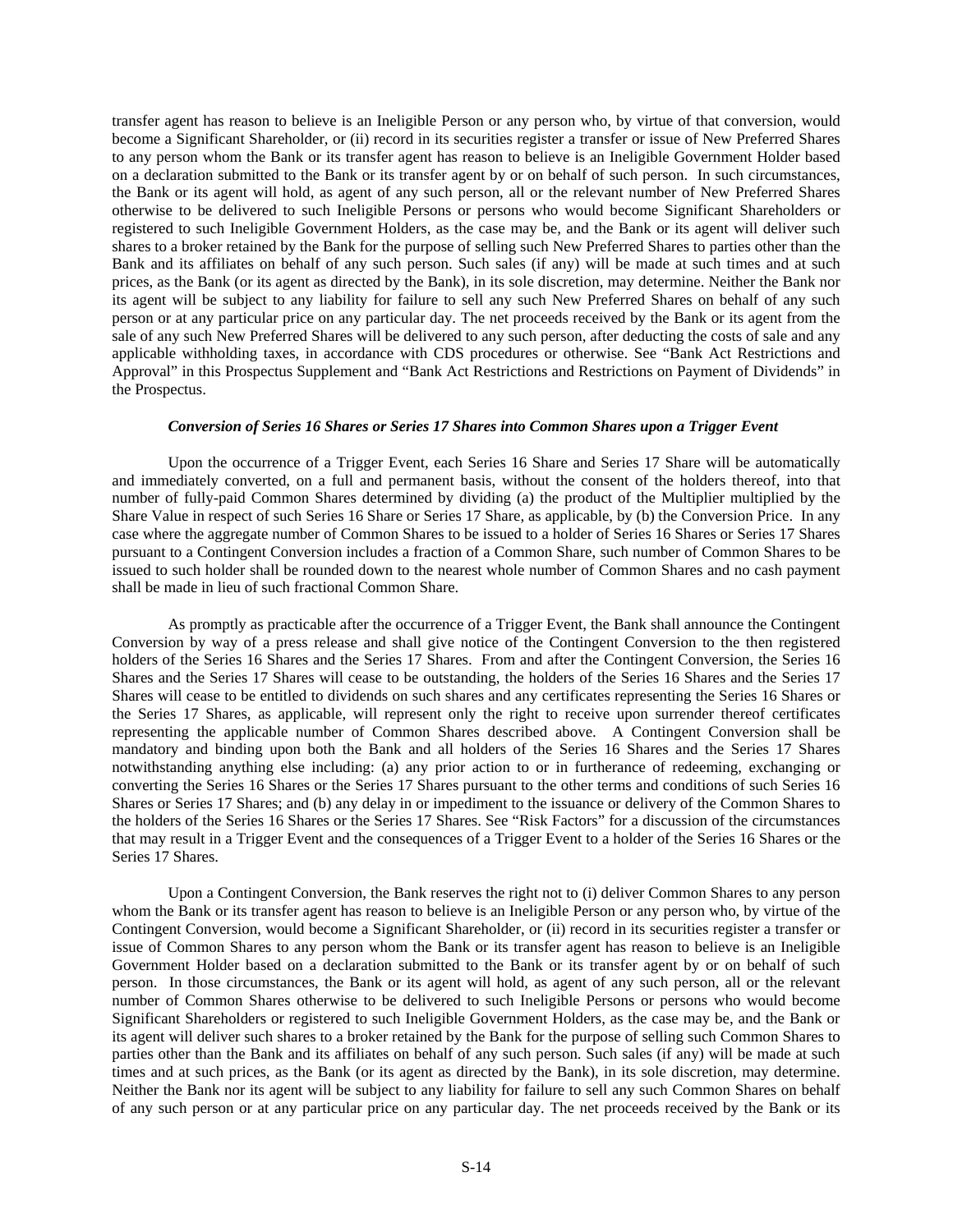agent from the sale of any such Common Shares will be delivered to any such person, after deducting the costs of sale and any applicable withholding taxes, in accordance with CDS procedures or otherwise. See "Bank Act Restrictions and Approval" in this Prospectus Supplement and "Bank Act Restrictions and Restrictions on Payment of Dividends" in the Prospectus.

The Floor Price is subject to adjustment in the event of: (a) the issuance of Common Shares or securities exchangeable for or convertible into Common Shares to all or substantially all of the holders of the Common Shares as a stock dividend or similar distribution; (b) the subdivision, redivision or change of the Common Shares into a greater number of shares; or (c) the reduction, combination or consolidation of the Common Shares into a lesser number of shares.

No adjustment of the Floor Price will be required if the amount of such adjustment will be less than 1% of the Floor Price in effect immediately prior to the event giving rise to the adjustment, provided, however, that in such case any adjustment that would otherwise be required then to be made will be carried forward and will be made at the time of and together with the next subsequent adjustment which, together with any adjustment so carried forward, will amount to at least 1% of the Floor Price.

In the event of a capital reorganization, consolidation, merger or amalgamation of the Bank or comparable transaction affecting the Common Shares, the Bank shall take all necessary action to ensure that the holders of the Series 16 Shares and the Series 17 Shares receive, pursuant to a Contingent Conversion, after such event, the number of shares or other securities that the holders of such Series 16 Shares and Series 17 Shares would have received if the Contingent Conversion occurred immediately prior to the record date for such event. Notwithstanding any other provision of the Series 16 Shares or the Series 17 Shares, a Contingent Conversion of such shares shall not be an event of default and the only consequence of a Trigger Event under the provisions of such shares will be the conversion of such shares into Common Shares.

## *Purchase for Cancellation*

Subject to the provisions of the Bank Act, including the prior consent of the Superintendent, and to the provisions described below under " —Restrictions on Dividends and Retirement of Series 16 Shares and Series 17 Shares", the Bank may at any time purchase for cancellation any Series 16 Shares or Series 17 Shares at the lowest price or prices at which, in the opinion of the Bank, such shares are obtainable.

## *Rights on Liquidation*

In the event of the liquidation, dissolution or winding-up of the Bank, where a Trigger Event has not occurred, the holders of the Series 16 Shares and the Series 17 Shares will be entitled to receive a sum per share equal to \$25.00, together with the amount of declared and unpaid dividends to the date of payment, before any amount shall be paid or any assets of the Bank distributed to the holders of the Common Shares or other shares ranking junior to the Series 16 Shares and the Series 17 Shares. The holders of the Series 16 Shares and the Series 17 Shares will not be entitled to share in any further distribution of the property or assets of the Bank.

If a Trigger Event occurs, the rights on liquidation described above will not be relevant since all Series 16 Shares and Series 17 Shares will be converted into Common Shares which will rank on parity with all other issued and outstanding Common Shares. See "Risk Factors".

## *Restrictions on Dividends and Retirement of Series 16 Shares and Series 17 Shares*

So long as any Series 16 Shares or Series 17 Shares are outstanding, the Bank will not, without the approval of the holders of the Series 16 Shares or the Series 17 Shares, as applicable, given as specified below under "— Issuance of Additional Series of Class A First Preferred Shares and Amendment of Series 16 Share or Series 17 Share Provisions":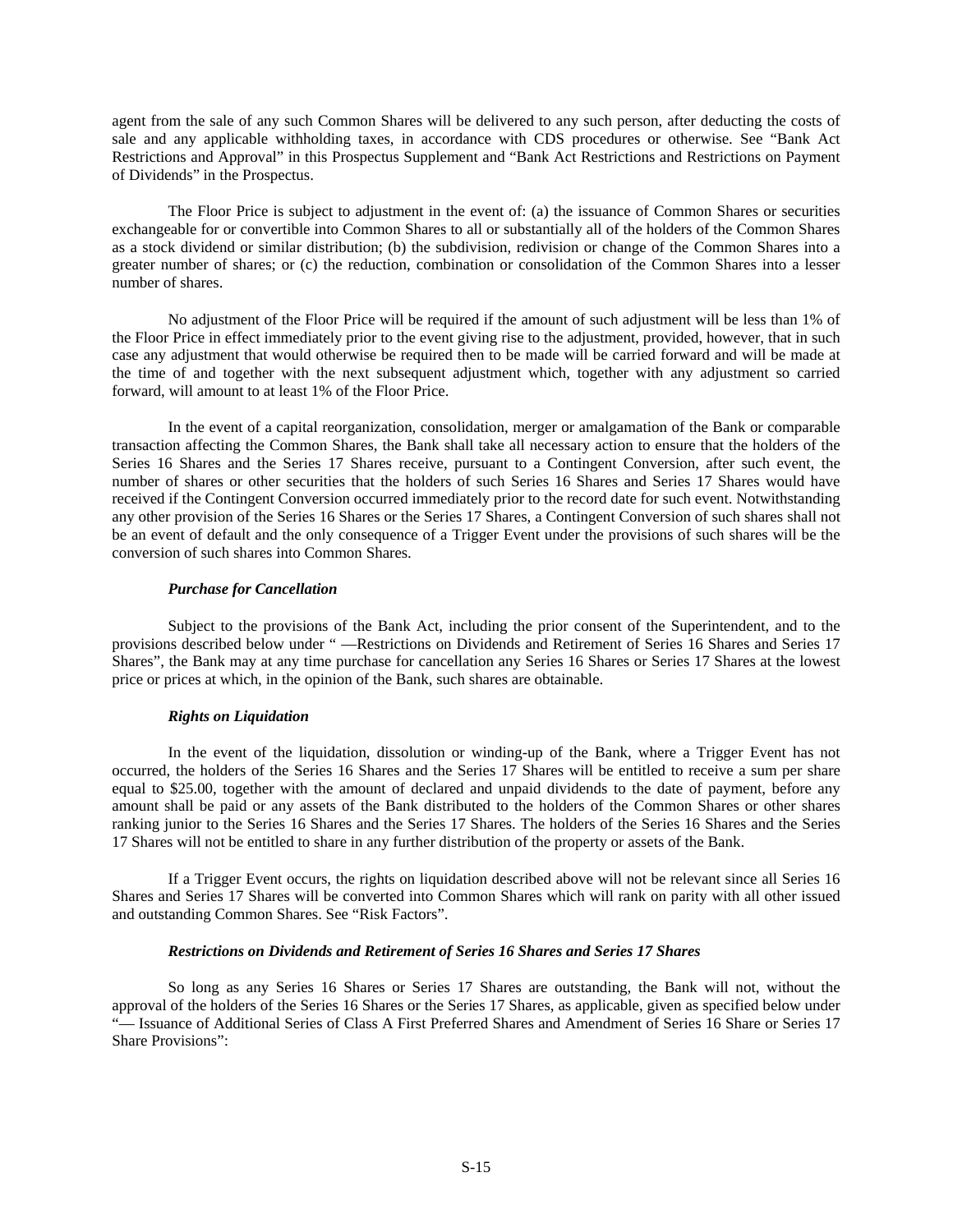- (a) declare any dividend on the Common Shares or any other shares ranking junior to the Series 16 Shares or the Series 17 Shares (other than stock dividends on shares ranking junior to the Series 16 Shares or the Series 17 Shares); or
- (b) redeem, purchase or otherwise retire any Common Shares or any other shares ranking junior to the Series 16 Shares or the Series 17 Shares (except out of the net cash proceeds of a substantially concurrent issue of shares ranking junior to the Series 16 Shares or the Series 17 Shares); or
- (c) redeem, purchase or otherwise retire: (i) less than all the Series 16 Shares or the Series 17 Shares; or (ii) except pursuant to any purchase obligation, sinking fund, retraction privilege or mandatory redemption provisions attaching to any series of preferred shares of the Bank, any other shares ranking prior to or on a parity with the Series 16 Shares or the Series 17 Shares;

unless, in each case, all dividends on the Series 16 Shares or the Series 17 Shares, as applicable, up to and including those payable on the dividend payment date for the last completed period for which dividends shall be payable and in respect of which the rights of the holders thereof have not been extinguished, and all dividends then accrued on all other shares ranking prior to or on a parity with the Series 16 Shares or the Series 17 Shares, have been declared and paid or set apart for payment.

## *Issuance of Additional Series of Class A First Preferred Shares and Amendment of Series 16 Share or Series 17 Share Provisions*

The Bank may not, without the prior approval of the holders of the Class A First Preferred Shares (in addition to such approvals as may be required by the Bank Act or any other legal requirement), (i) create or issue any shares ranking in priority to the Class A First Preferred Shares, or (ii) create or issue any additional series of Class A First Preferred Shares or any shares ranking pari passu with the Class A First Preferred Shares, unless at the date of such creation or issuance all cumulative dividends up to and including the last completed period for which such cumulative dividends shall be payable, shall have been declared and paid or set apart for payment in respect of each series of cumulative Class A First Preferred Shares then issued and outstanding and any declared and unpaid non-cumulative dividends shall have been paid or set apart for payment in respect of each series of non-cumulative Class A First Preferred Shares then issued and outstanding. Currently, there are no outstanding Class A First Preferred Shares which carry the right to cumulative dividends.

The provisions attaching to the Series 16 Shares and the Series 17 Shares may not be deleted or varied without such approval as may then be required by the Bank Act, subject to a minimum requirement for approval by at least two-thirds of the votes cast at a meeting of the holders of the Series 16 Shares or the Series 17 Shares, as applicable, duly called for the purpose or by the signature of the holders of at least two-thirds of the Series 16 Shares or the Series 17 Shares outstanding. In addition to the aforementioned approval, the Bank will not without, but may from time to time with, the prior approval of the Superintendent make any such deletion or variation which might affect the classification afforded to the Series 16 Shares or the Series 17 Shares from time to time for capital adequacy requirements pursuant to the Bank Act and the Regulations and Guidelines thereunder.

### *Voting Rights*

The holders of the Series 16 Shares and the Series 17 Shares will not be entitled as such to receive notice of or to attend or to vote at any meeting of the shareholders of the Bank unless and until the first time at which the rights of such holders to any undeclared dividends have been extinguished as described under "— Certain Provisions of the Series 16 Shares as a Series — Dividends on Series 16 Shares" and "— Certain Provisions of the Series 17 Shares as a Series — Dividends on Series 17 Shares" above. In that event, the holders of the Series 16 Shares and the Series 17 Shares will be entitled to receive notice of, and to attend, all meetings of the shareholders at which directors are to be elected and will be entitled to one vote for each share held. The voting rights of the holders of the Series 16 Shares and the Series 17 Shares shall forthwith cease upon the first payment by the Bank of a dividend on the Series 16 Shares or the Series 17 Shares, as applicable, to which the holders are entitled subsequent to the time such voting rights arose. At such time as the rights of such holders to any undeclared dividends on the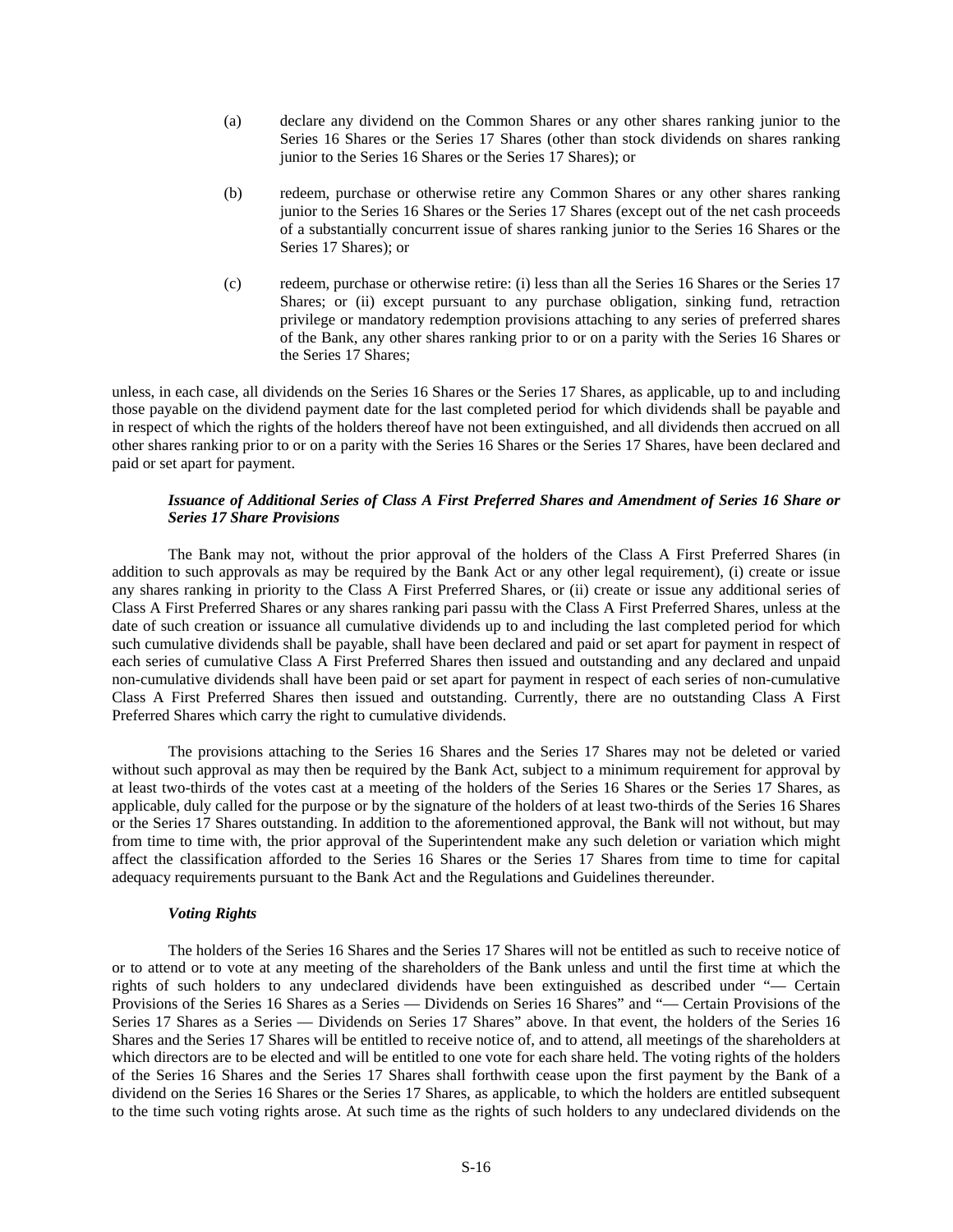Series 16 Shares or the Series 17 Shares have again been extinguished, such voting rights will become effective again and so on from time to time.

### *Tax Election*

The Series 16 Shares and the Series 17 Shares will be "taxable preferred shares" as defined in the Tax Act for purposes of the tax under Part IV.1 of the Tax Act applicable to certain corporate holders of the Series 16 Shares and the Series 17 Shares. The terms of the Series 16 Shares and the Series 17 Shares require the Bank to make the necessary election under Part VI.1 of the Tax Act so that such corporate holders will not be subject to the tax under Part IV.1 of the Tax Act on dividends received (or deemed to be received) on the Series 16 Shares or the Series 17 Shares. See "Canadian Federal Income Tax Considerations".

#### *Business Day*

If any action is required to be taken by the Bank on a day that is not a business day, then such action will be taken on or by the next succeeding day that is a business day.

#### **Depository Services**

Except as otherwise provided below, the Series 16 Shares and the Series 17 Shares will be issued in "bookentry only" form and must be purchased, transferred, converted or redeemed through participants ("Participants") in the depository service of CDS or its nominee. Each of the Underwriters is a Participant. On the closing of this offering, the Bank will cause a global certificate or certificates representing the Series 16 Shares to be delivered to, and registered in the name of, CDS or its nominee. Except as described below, no purchaser of Series 16 Shares or Series 17 Shares, as applicable, will be entitled to a certificate or other instrument from the Bank or CDS evidencing that purchaser's ownership thereof, and no purchaser will be shown on the records maintained by CDS except through a book-entry account of a Participant acting on behalf of such purchaser. Each purchaser of Series 16 Shares or Series 17 Shares, as applicable, will receive a customer confirmation of purchase from the registered dealer from which the Series 16 Shares or the Series 17 Shares, as applicable, are purchased in accordance with the practices and procedures of that registered dealer. The practices of registered dealers may vary, but generally customer confirmations are issued promptly after execution of a customer order. CDS will be responsible for establishing and maintaining book-entry accounts for its Participants having interests in the Series 16 Shares or the Series 17 Shares, as applicable. Reference in this Prospectus Supplement to a holder of the Series 16 Shares or the Series 17 Shares, as applicable, means, unless the context otherwise requires, the owner of the beneficial interest in the Series 16 Shares or the Series 17 Shares, as applicable.

If the Bank determines, or CDS notifies the Bank in writing, that CDS is no longer willing or able to discharge properly its responsibilities as depository with respect to the Series 16 Shares or the Series 17 Shares, as applicable, and the Bank is unable to locate a qualified successor, or if the Bank at its option elects, or is required by law, to withdraw the Series 16 Shares or the Series 17 Shares, as applicable, from the book-entry system, then the Series 16 Shares or the Series 17 Shares, as applicable, will be issued in fully registered form to holders or their nominees.

#### **Transfers**

Transfers of ownership in the Series 16 Shares or the Series 17 Shares, as applicable, will be effected only through records maintained by CDS for such Series 16 Shares or Series 17 Shares, as applicable, with respect to interests of Participants and on the records of Participants with respect to interests of holders other than Participants. The holders of the Series 16 Shares or the Series 17 Shares, as applicable, other than Participants, wishing to purchase, sell or otherwise transfer ownership of or other interests in the Series 16 Shares or the Series 17 Shares, as applicable, may do so only through Participants. The ability of a holder to pledge Series 16 Shares or Series 17 Shares, as applicable, or otherwise take action with respect to such holder's interest in Series 16 Shares or Series 17 Shares, as applicable, (other than through a Participant) may be limited due to the lack of a physical certificate.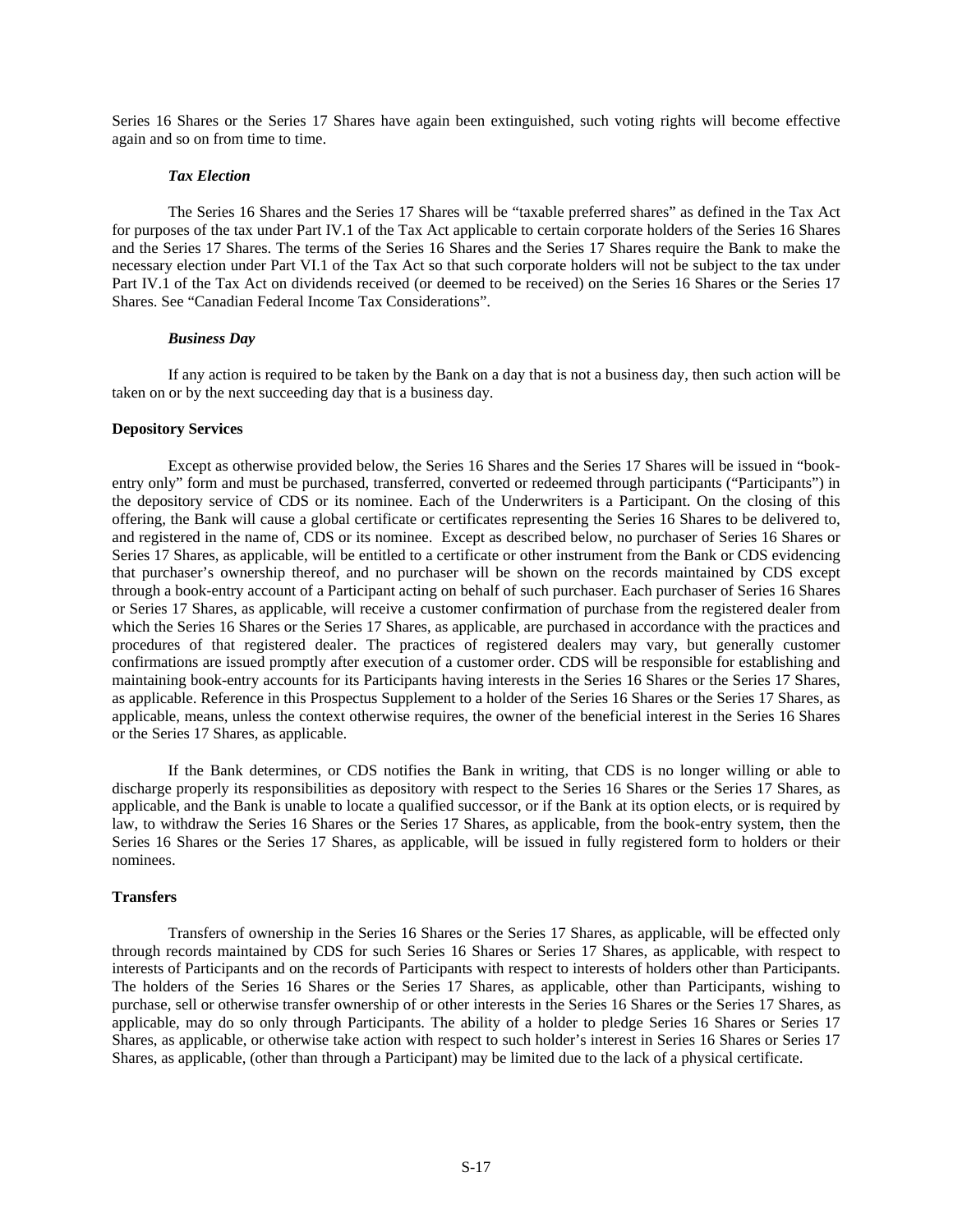### **Payments and Deliveries**

Payments of dividends, if any, or other amounts in respect of Series 16 Shares or Series 17 Shares, as applicable, will be made by or on behalf of the Bank to CDS or its nominee, as the case may be, as the registered holder of the Series 16 Shares or the Series 17 Shares, as applicable, and the Bank understands that such payments will be forwarded by CDS or its nominee in the appropriate amounts to the relevant Participants in accordance with CDS procedures. Deliveries of shares in respect of the exercise of the conversion rights attached to the Series 16 Shares and the Series 17 Shares or the operation of the automatic conversion features of the Series 16 Shares and the Series 17 Shares will be made by or on behalf of the Bank to CDS or its nominee, as the case may be, as the registered holder of the Series 16 Shares or the Series 17 Shares, as applicable, and the Bank understands that such shares will be forwarded by CDS or its nominee in the appropriate amounts to the relevant Participants in accordance with CDS procedures. As long as CDS or its nominee is the sole registered holder of the Series 16 Shares or the Series 17 Shares, as applicable, CDS or its nominee will be considered the sole owner of the Series 16 Shares or the Series 17 Shares, as applicable, for purposes of receiving any payments or deliveries thereon and for all other purposes.

### **RATINGS**

The Series 16 Shares have been given a preliminary rating of "Pfd-2" by DBRS Limited ("DBRS"), "P-2 and "BBB" by Standard & Poor's Ratings Services, a division of The McGraw-Hill Companies (Canada) Corporation ("S&P"), using S&P's Canadian Scale for preferred shares and S&P's global scale for preferred shares, respectively, and "Baa1 (hyb)" by Moody's Investors Service, Inc. ("Moody's"), a subsidiary of Moody's Corporation.

A "Pfd-2" rating by DBRS is the second highest category granted by DBRS for preferred shares. A reference to "high" or "low" reflects the relative strength within the rating category. The absence of either a "high" or "low" designation indicates the rating is in the middle of the category. A "P-2" rating by S&P is the second highest of the eight categories used by S&P in its Canadian preferred share rating scale. The "BBB" rating by S&P is the third highest of nine categories used by S&P in its global preferred share scale. A "Baa" rating by Moody's is the fourth highest of the nine categories used by Moody's. Securities rated Baa by Moody's are considered mediumgrade and subject to moderate credit risk and as such may possess certain speculative characteristics. The modifier "1" indicates that the obligation ranks in the higher end of the Baa rating category. A "(hyb)" indicator is appended to all ratings of hybrid securities issued by banks, insurers, finance companies, and securities firms.

Credit ratings are intended to provide investors with an independent assessment of the credit quality of an issue or issuer of securities and do not speak to the suitability of particular securities for any particular investor. The credit ratings assigned to the Series 16 Shares may not reflect the potential impact of all risks on the value of the Series 16 Shares. A rating is therefore not a recommendation to buy, sell or hold securities and may be subject to revision or withdrawal at any time by the rating agency.

## **BANK ACT RESTRICTIONS AND APPROVALS**

The Prospectus sets out a summary of the restrictions contained in the Bank Act concerning the declaration and payment of dividends. The Bank does not anticipate that such restrictions will prevent a declaration or payment of dividends on the Series 16 Shares or the Series 17 Shares, as applicable, in the normal course and the Superintendent has not made any direction to the Bank pursuant to the Bank Act regarding its capital or its liquidity.

## **CANADIAN FEDERAL INCOME TAX CONSIDERATIONS**

In the opinion of McCarthy Tétrault LLP, counsel to the Bank, and Fasken Martineau DuMoulin LLP, counsel to the Underwriters, the following is a summary of the principal Canadian federal income tax considerations generally applicable to a purchaser of Series 16 Shares pursuant to this Prospectus Supplement (a "Holder") who, for purposes of the Tax Act and at all relevant times, is resident or is deemed to be resident in Canada, deals at arm's length with and is not affiliated with the Bank, holds such Series 16 Shares and will hold any Series 17 Shares, New Preferred Shares and Common Shares as capital property and is not exempt from tax under Part I of the Tax Act.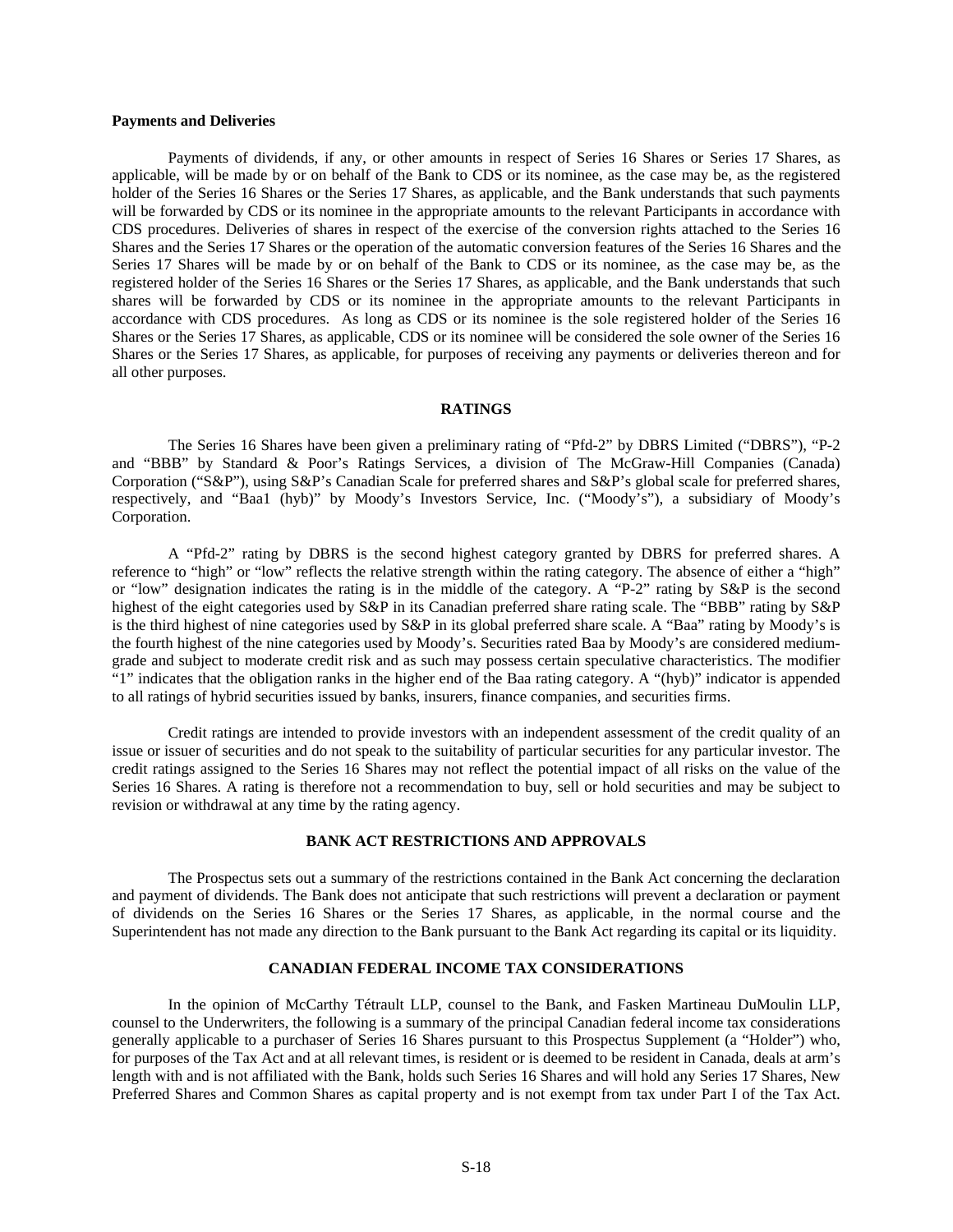Generally, the Series 16 Shares, Series 17 Shares, New Preferred Shares and Common Shares will be considered to constitute capital property to a Holder provided that the Holder does not acquire or hold such shares in the course of carrying on a business of trading or dealing in securities or as part of an adventure or concern in the nature of trade. Certain Holders who might not otherwise be considered to hold their Series 16 Shares, Series 17 Shares, New Preferred Shares or Common Shares as capital property may, in certain circumstances, be entitled to have such shares and all of their other "Canadian securities", as defined in the Tax Act, owned by them in the taxation year of the election and any subsequent taxation year treated as capital property by making the irrevocable election permitted under subsection 39(4) of the Tax Act.

This summary is not applicable to a purchaser an interest in which is a "tax shelter investment" (as defined in the Tax Act), to a purchaser who has elected to determine its Canadian tax results in a currency (other than Canadian currency) that is a "functional currency" (as defined in the Tax Act), to a purchaser who is a "financial institution" (as defined in the Tax Act) for purposes of certain rules applicable to securities held by financial institutions (referred to as the "mark-to-market" rules) or a purchaser that enters into a "derivative forward agreement" (as defined in the Tax Act) with respect to Series 16 Shares, Series 17 Shares, New Preferred Shares or Common Shares. Such purchasers should consult their own tax advisors. Furthermore, this summary is not applicable to a purchaser that is a "specified financial institution" (as defined in the Tax Act) that receives or is deemed to receive, alone or together with persons with whom it does not deal at arm's length, in the aggregate dividends in respect of more than 10% of the Series 16 Shares, New Preferred Shares or Series 17 Shares, as the case may be, outstanding at the time a dividend is (or is deemed to be) received. This summary also assumes that all issued and outstanding Series 16 Shares, Series 17 Shares and New Preferred Shares are listed on a designated stock exchange in Canada (as defined in the Tax Act, such as the TSX) at the time dividends are (or are deemed to be) paid or received on such shares.

This summary is based upon the current provisions of the Tax Act and the regulations issued thereunder in force as of the date hereof, all specific proposals to amend the Tax Act and the regulations thereunder publicly announced by or on behalf of the Minister of Finance (Canada) prior to the date hereof (the "Tax Proposals") and counsel's understanding of the current administrative policies and assessing practices of the Canada Revenue Agency (the "CRA") published in writing by the CRA prior to the date hereof. This summary is not exhaustive of all possible Canadian federal income tax considerations, and, except for the Tax Proposals, does not take into account or anticipate any changes in law or CRA administrative policies or assessing practices, whether by way of legislative, governmental or judicial decision or action, nor does it take into account or consider any other federal tax considerations or any provincial, territorial or foreign tax considerations, which may differ materially from those discussed herein. While this summary assumes that the Tax Proposals will be enacted in the form proposed, no assurance can be given that this will be the case, and no assurance can be given that judicial, legislative or administrative changes will not modify or change the statements below.

**This summary is of a general nature only and is not, and is not intended to be, and should not be construed to be, legal or tax advice to any particular Holder and no representation with respect to the income tax consequences to any particular Holder is made. Prospective purchasers of Series 16 Shares should consult their own tax advisors with respect to the tax consequences of acquiring, holding and disposing of Series 16 Shares, Series 17 Shares, New Preferred Shares or Common Shares having regard to their own particular circumstances.** 

### **Dividends**

Dividends (including deemed dividends) received on the Series 16 Shares, Series 17 Shares**,** New Preferred Shares or Common Shares by an individual (other than certain trusts) will be included in the individual's income and generally will be subject to the gross-up and dividend tax credit rules normally applicable to taxable dividends received from taxable Canadian corporations, including the enhanced gross-up and dividend tax credit rules applicable to any dividends designated by the Bank as eligible dividends in accordance with the provisions of the Tax Act. Dividends (including deemed dividends) received on the Series 16 Shares, Series 17 Shares**,** New Preferred Shares or Common Shares by a corporation to which this summary applies will be included in computing its income and will generally be deductible in computing its taxable income.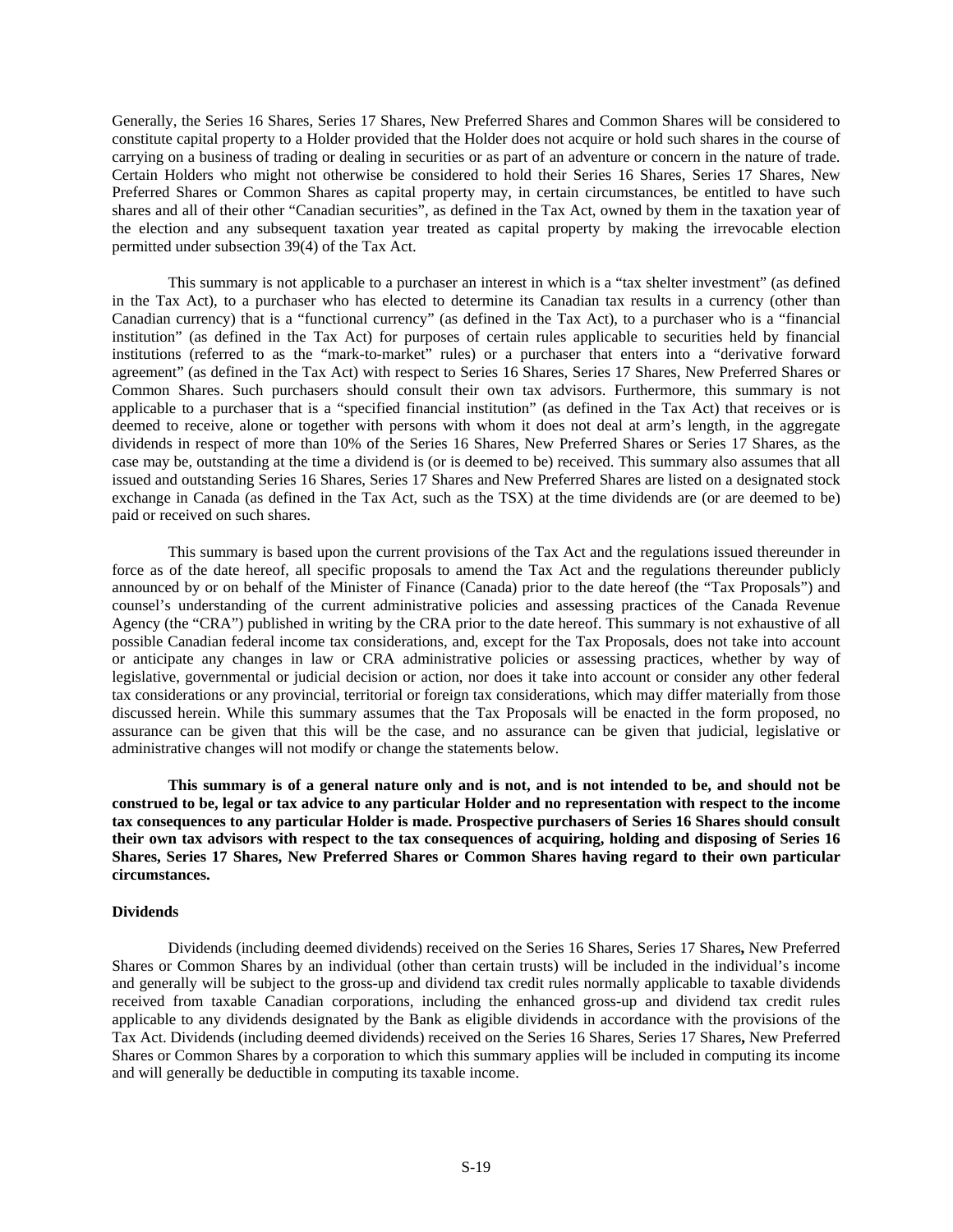The Series 16 Shares, New Preferred Shares and Series 17 Shares will be "taxable preferred shares" as defined in the Tax Act for purposes of the tax under Part IV.1 of the Tax Act applicable to certain corporate Holders of the Series 16 Shares, New Preferred Shares and Series 17 Shares. The terms of the Series 16 Shares and the Series 17 Shares require the Bank to make the necessary election under Part VI.1 of the Tax Act so that such corporate Holders will not be subject to tax under Part IV.1 of the Tax Act on dividends received (or deemed to be received) on the Series 16 Shares and the Series 17 Shares.

A "private corporation", as defined in the Tax Act, or any other Canadian resident corporation controlled, whether by reason of a beneficial interest in one or more trusts or otherwise, by or for the benefit of an individual (other than a trust) or a related group of individuals (other than trusts), will generally be liable to pay a refundable tax under Part IV of the Tax Act on dividends received (or deemed to be received) on the Series 16 Shares, Series 17 Shares, New Preferred Shares and Common Shares to the extent such dividends are deductible in computing its taxable income.

#### **Dispositions**

A Holder who disposes of or is deemed to dispose of Series 16 Shares, Series 17 Shares, New Preferred Shares or Common Shares (including on a redemption of the shares or other acquisition by the Bank, but not including a conversion) will generally realize a capital gain (or sustain a capital loss) to the extent that the proceeds of disposition, net of any reasonable costs of disposition, exceed (or are less than) the adjusted cost base of such shares to such Holder immediately before the disposition or deemed disposition. The amount of any deemed dividend arising on the redemption, acquisition or cancellation by the Bank of Series 16 Shares, Series 17 Shares, New Preferred Shares or Common Shares (described below) generally will not be included in computing the proceeds of disposition to a Holder for purposes of computing the capital gain or capital loss arising on the disposition of such shares. If the Holder is a corporation, any capital loss realized on a disposition or deemed disposition of Series 16 Shares, Series 17 Shares, New Preferred Shares or Common Shares may in certain circumstances be reduced by the amount of any dividends, including deemed dividends, which have been received on such shares to the extent and under circumstances prescribed by the Tax Act. Analogous rules apply to a partnership or trust of which a corporation, trust or partnership is a member or beneficiary.

#### **Redemption**

If the Bank redeems for cash or otherwise acquires Series 16 Shares, Series 17 Shares, New Preferred Shares or Common Shares other than by a purchase in the manner in which shares are normally purchased by a member of the public in the open market or by reason of a conversion, the Holder will be deemed to have received a dividend equal to the amount, if any, paid by the Bank, including any redemption premium, in excess of the paid-up capital (as determined for purposes of the Tax Act) of such shares at such time. The difference between the amount paid and the amount of the deemed dividend will be treated as proceeds of disposition for the purposes of computing the capital gain or capital loss arising on the disposition of such shares. In the case of a corporate shareholder, it is possible that in certain circumstances all or part of the amount so deemed to be a dividend may be treated as proceeds of disposition and not as a dividend.

### **Conversion**

The conversion of the Series 16 Shares into Series 17 Shares, New Preferred Shares or Common Shares and the conversion of Series 17 Shares into Series 16 Shares, New Preferred Shares or Common Shares will be deemed not to be a disposition of property and accordingly will not give rise to any capital gain or capital loss. The cost to a Holder of Series 17 Shares, Series 16 Shares, New Preferred Shares or Common Shares, as the case may be, received on the conversion will be deemed to be equal to the Holder's adjusted cost base of the converted Series 16 Shares, Series 17 Shares or New Preferred Shares, as the case may be, immediately before the conversion. The adjusted cost base of the Series 16 Shares, Series 17 Shares, New Preferred Shares or Common Shares, respectively, held by a Holder will be subject to the cost averaging rules in the Tax Act.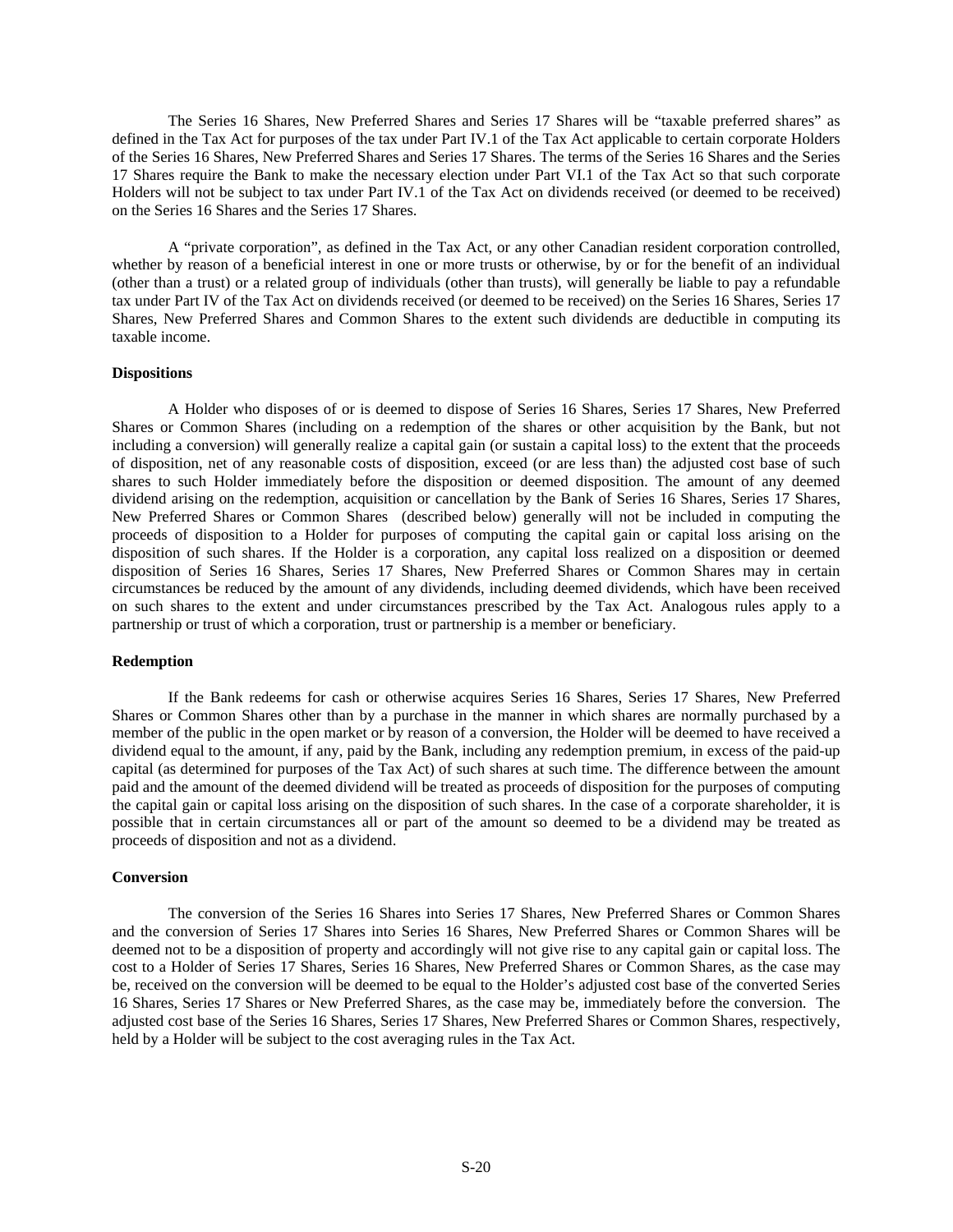### **Taxation of Capital Gains and Capital Losses**

Generally, a Holder is required to include in computing its income for a taxation year one-half of the amount of any capital gain (a "taxable capital gain") realized by the Holder in the year. Subject to and in accordance with the provisions of the Tax Act, a Holder is required to deduct one half of the amount of any capital loss (an "allowable capital loss") realized in a taxation year from taxable capital gains realized by the Holder in the year and allowable capital losses in a taxation year in excess of taxable capital gains in the taxation year may be carried back and deducted in any of the three preceding taxation years or carried forward and deducted in any subsequent taxation year against net taxable capital gains realized in such years.

### **Additional Refundable Tax**

A Holder that is a Canadian-controlled private corporation (as defined in the Tax Act) may be liable to pay an additional refundable tax on certain investment income including amounts in respect of taxable capital gains.

### **Alternative Minimum Tax**

Capital gains realized and dividends received (or deemed to be received) by an individual (including certain trusts) may give rise to a liability for alternative minimum tax.

## **EARNINGS COVERAGE**

The Bank's dividend requirements on all its outstanding preferred shares, after adjustment for new issues, including the issue of the Series 16 Shares, and retirement and adjusted to a before-tax equivalent using an effective tax rate of 20.1% for the twelve months ended October 31, 2016, amounted to \$196.1 million for the twelve months ended October 31, 2016 and \$230.2 million for the twelve months ended April 30, 2017 (using an effective tax rate of 17.5%). The Bank's interest and dividend requirements on all subordinated notes and debentures, preferred shares and liabilities for capital trust securities, after adjustment for new issues and retirement, amounted to \$760.2 million for the twelve months ended October 31, 2016 and \$918.6 million for the twelve months ended April 30, 2017. The Bank's reported net income, before interest on subordinated debt and liabilities for preferred shares and capital trust securities and income taxes was \$11,044 million for the twelve months ended October 31, 2016, and \$11,648 million for the twelve months ended April 30, 2017 which was 14.5 and 12.7 times the Bank's aggregate dividend and interest requirement for the respective periods.

On an adjusted basis, the Bank's net income before interest on subordinated debt and liabilities for preferred shares and capital trust securities and income taxes for the twelve months ended October 31, 2016, was \$11,418 million, and \$11,842 million for the twelve months ended April 30, 2017, which was 15.0 and 12.9 times the Bank's aggregate dividend and interest requirement for the respective periods.

The Bank's financial results are prepared in accordance with International Financial Reporting Standards ("IFRS"), the current generally accepted accounting principles ("GAAP"). The Bank refers to results prepared in accordance with IFRS as "reported" results. The Bank also utilizes non-GAAP financial measures referred to as "adjusted" results to assess each of its businesses and to measure overall Bank performance. To arrive at adjusted results, the Bank removes "items of note", net of income taxes, from reported results. The items of note relate to items which management does not believe are indicative of underlying business performance. The Bank believes that adjusted results provide the reader with a better understanding of how management views the Bank's performance. As explained, adjusted results are different from reported results determined in accordance with IFRS. Adjusted results, items of note, and related terms used herein are not defined terms under IFRS, and, therefore, may not be comparable to similar terms used by other issuers. Please refer to the "Financial Results Overview – How the Bank Reports" section of the Bank's 2016 MD&A for a reconciliation between the Bank's reported and adjusted results.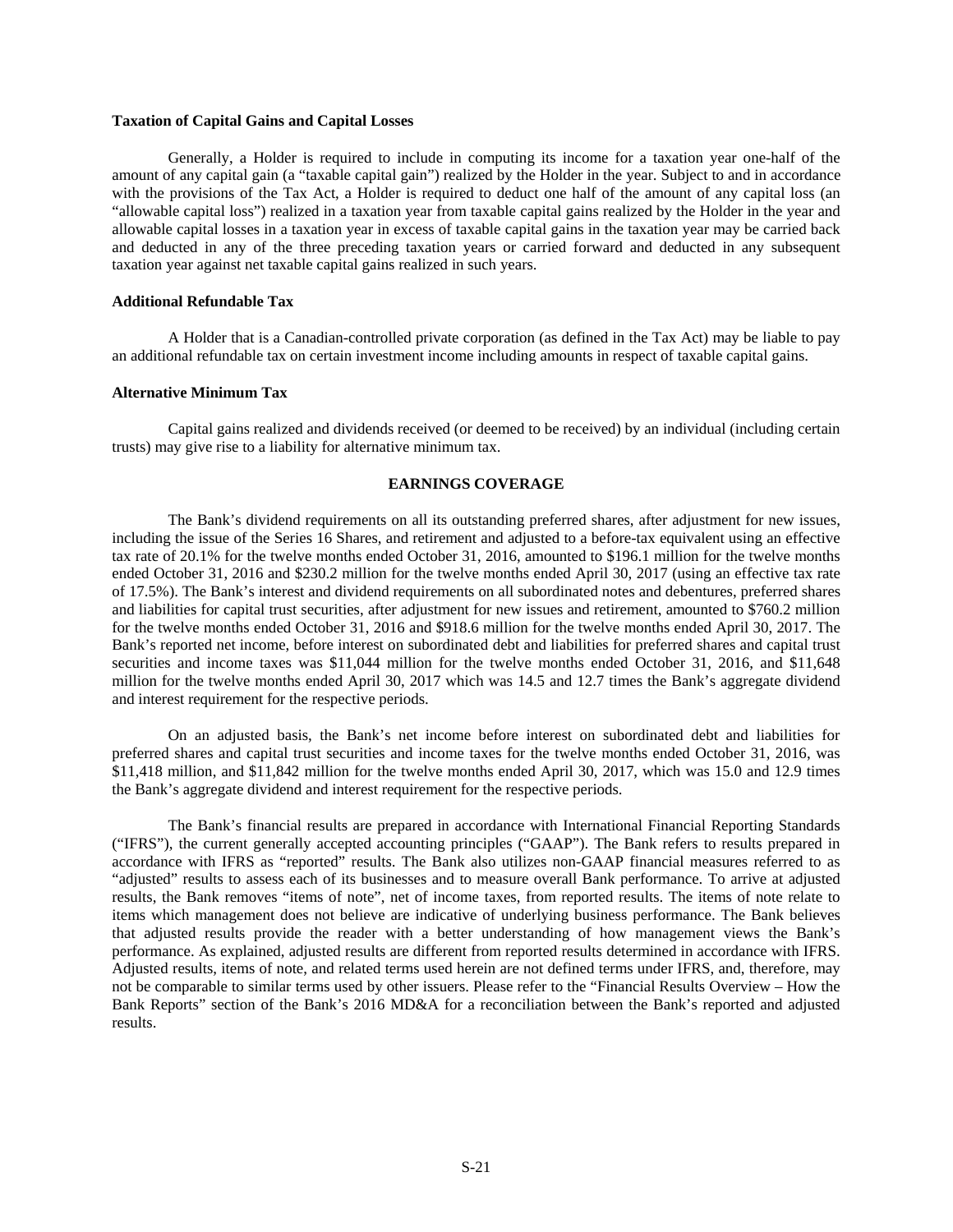### **PLAN OF DISTRIBUTION**

Under an underwriting agreement (the "Underwriting Agreement") dated as of July 7, 2017 between the Bank and TD Securities Inc. and the other underwriters whose names appear under the heading "Certificate of the Underwriters" (together, the "Underwriters"), the Bank has agreed to sell and the Underwriters have severally agreed to purchase on July 14, 2017 or such later date as may be agreed upon, but not later than August 18, 2017, subject to the terms and conditions stated therein, all but not less than all of the 14,000,000 Series 16 Shares at a price of \$25.00 per share payable in cash to the Bank against delivery of such Series 16 Shares. The obligations of the Underwriters under the Underwriting Agreement may be terminated if there should occur conditions of national or international consequence which may seriously adversely affect the Canadian financial markets and may also be terminated upon the occurrence of certain stated events. The Underwriters are, however, obligated to take up and pay for all of the Series 16 Shares if any Series 16 Shares are purchased under the Underwriting Agreement.

The Underwriting Agreement provides that the Underwriters will be paid a fee equal to \$0.25 per share in respect of Series 16 Shares sold to certain institutions and \$0.75 per share in respect of all other Series 16 Shares sold, on account of underwriting services rendered in connection with this offering, which fees will be paid out of the general funds of the Bank.

The Underwriters may not, throughout the period of distribution, bid for or purchase the Series 16 Shares. The foregoing restriction is subject to certain exceptions, on the condition that the bid or purchase not be engaged in for the purpose of creating actual or apparent active trading in, or raising the price of the Series 16 Shares. These exceptions include a bid or purchase permitted under the Universal Market Integrity Rules administered by the Investment Industry Regulatory Organization of Canada relating to market stabilization and passive market-making activities and a bid or purchase made for and on behalf of a customer where the order was not solicited during the period of distribution. The Bank has been advised that, in connection with this offering and subject to the foregoing, the Underwriters may over-allot or effect transactions which stabilize or maintain the market price of the Series 16 Shares at a level above that which might otherwise prevail in the open market. Such transactions, if commenced, may be discontinued at any time.

The Underwriters propose to offer the Series 16 Shares initially at the offering price specified on the front cover of this Prospectus Supplement. After the Underwriters have made a reasonable effort to sell all of the Series 16 Shares at the price specified on the cover page, the offering price may be decreased and may be further changed from time to time to an amount not greater than that set out on the cover page.

The TSX has conditionally approved the listing of the Series 16 Shares, the Series 17 Shares and the underlying Common Shares that would be issued upon a Contingent Conversion subject to the Bank fulfilling all of the requirements of the TSX on or before October 4, 2017.

TD Securities Inc., one of the Underwriters, is a wholly-owned subsidiary of the Bank. By virtue of such ownership, the Bank is a related and connected issuer of TD Securities Inc. under applicable securities legislation. The decision to distribute the Series 16 Shares and the determination of the terms of the distribution were made through negotiations between the Bank on the one hand and the Underwriters on the other hand. TD Securities Inc. will not receive any benefit in connection with this offering, other than its share of the Underwriters' fee payable by the Bank.

Under applicable securities laws, RBC Dominion Securities Inc. ("RBC Securities") and Scotia Capital Inc. ("Scotia") are independent underwriters in connection with this offering and are not related or connected to the Bank or to TD Securities Inc. In that capacity, RBC Securities and Scotia have participated with all other Underwriters in due diligence meetings relating to this Prospectus Supplement with the Bank and its representatives and each of RBC Securities and Scotia has reviewed this Prospectus Supplement and has had the opportunity to propose such changes to this Prospectus Supplement as it considered appropriate. In addition, RBC Securities and Scotia have participated, together with the other Underwriters, in the structuring and pricing of this offering.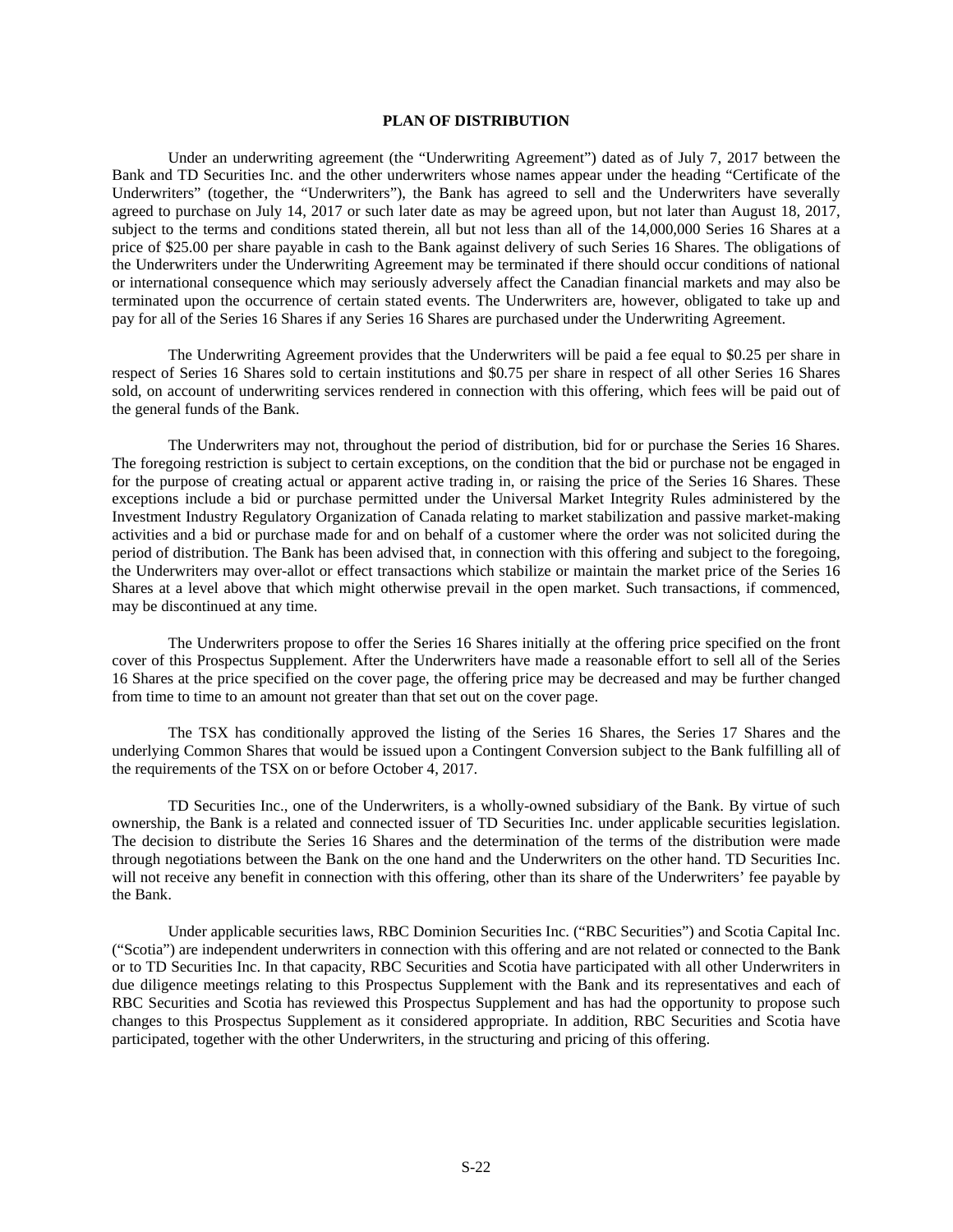### **RISK FACTORS**

An investment in the Series 16 Shares is subject to certain risks including those set out in the Prospectus and the following. From time to time, the stock market experiences significant price and volume volatility that may affect the market price of the Series 16 Shares, the Series 17 Shares and the Common Shares for reasons unrelated to the Bank's performance. Also, the financial markets are generally characterized by extensive interconnections among financial institutions. As such, financial difficulties experienced, or a perception in the marketplace of such difficulties, by other financial institutions in Canada, the United States or other countries could adversely affect the Bank and the market price of the Series 16 Shares, the Series 17 Shares and the Common Shares. Additionally, the Series 16 Shares and the Common Shares are, and the Series 17 Shares will be, subject to market value fluctuations based upon factors which influence the Bank's operations, such as legislative or regulatory developments, competition, technological change and global capital market activity.

#### *Automatic Conversion into Common Shares Upon a Trigger Event*

Upon the occurrence of a Trigger Event, an investment in the Series 16 Shares or the Series 17 Shares will automatically become an investment in fully-paid Common Shares without the consent of the holder. See "Details of the Offering — Certain Provisions Common to the Series 16 Shares and the Series 17 Shares — Conversion of Series 16 Shares or Series 17 Shares into Common Shares upon a Trigger Event". After a Contingent Conversion, a holder of Series 16 Shares or Series 17 Shares will no longer have any rights as a preferred shareholder of the Bank and will only have rights as a common shareholder. While the Series 16 Shares, the Series 17 Shares and the Common Shares are all equity capital of the Bank, the claims of holders of Series 16 Shares and Series 17 Shares have certain priority of payment over the claims of holders of Common Shares. Given the nature of a Trigger Event, a holder of Series 16 Shares or Series 17 Shares will become a holder of Common Shares at a time when the Bank's financial condition has deteriorated and, as such, the terms of the Series 16 Shares and Series 17 Shares with respect to priority and rights upon liquidation will not be relevant. If the Bank were to become insolvent or wound-up after the occurrence of a Trigger Event, the holders of the Common Shares may receive, if anything, substantially less than the holders of the Series 16 Shares or the Series 17 Shares might have received had the Series 16 Shares or the Series 17 Shares not been converted into Common Shares. A Contingent Conversion may also occur at a time when a federal or provincial government or other government agency in Canada has provided, or will provide, a capital injection or equivalent support, the terms of which may rank in priority to the Common Shares with respect to the payment of dividends, rights on liquidation or other terms.

#### *A Trigger Event Involves a Subjective Determination Outside the Bank's Control*

The decision as to whether a Trigger Event will occur is a subjective determination by the Superintendent that the Bank has ceased, or is about to cease, to be viable and that the conversion of all contingent instruments is reasonably likely, taking into account any other factors or circumstances that are considered relevant or appropriate by the Superintendent, to restore or maintain the viability of the Bank. See the definition of Trigger Event under "Details of the Offering — Certain Provisions Common to the Series 16 Shares and the Series 17 Shares — Definition of Terms".

OSFI has stated that the Superintendent will consult with the Canada Deposit Insurance Corporation, the Bank of Canada, the Department of Finance and the Financial Consumer Agency of Canada prior to making a determination as to the non-viability of a financial institution. The conversion of contingent instruments alone may not be sufficient to restore an institution to viability and other public sector interventions, including liquidity assistance, could be required along with the conversion of contingent instruments to maintain an institution as a going concern.

In assessing whether the Bank has ceased, or is about to cease, to be viable and that, after the conversion of all contingent instruments, it is reasonably likely that the viability of the Bank will be restored or maintained, OSFI has stated that the Superintendent will consider, in consultation with the authorities referred to above, all relevant facts and circumstances. Those facts and circumstances could include, in addition to other public sector interventions, a consideration of whether, among other things: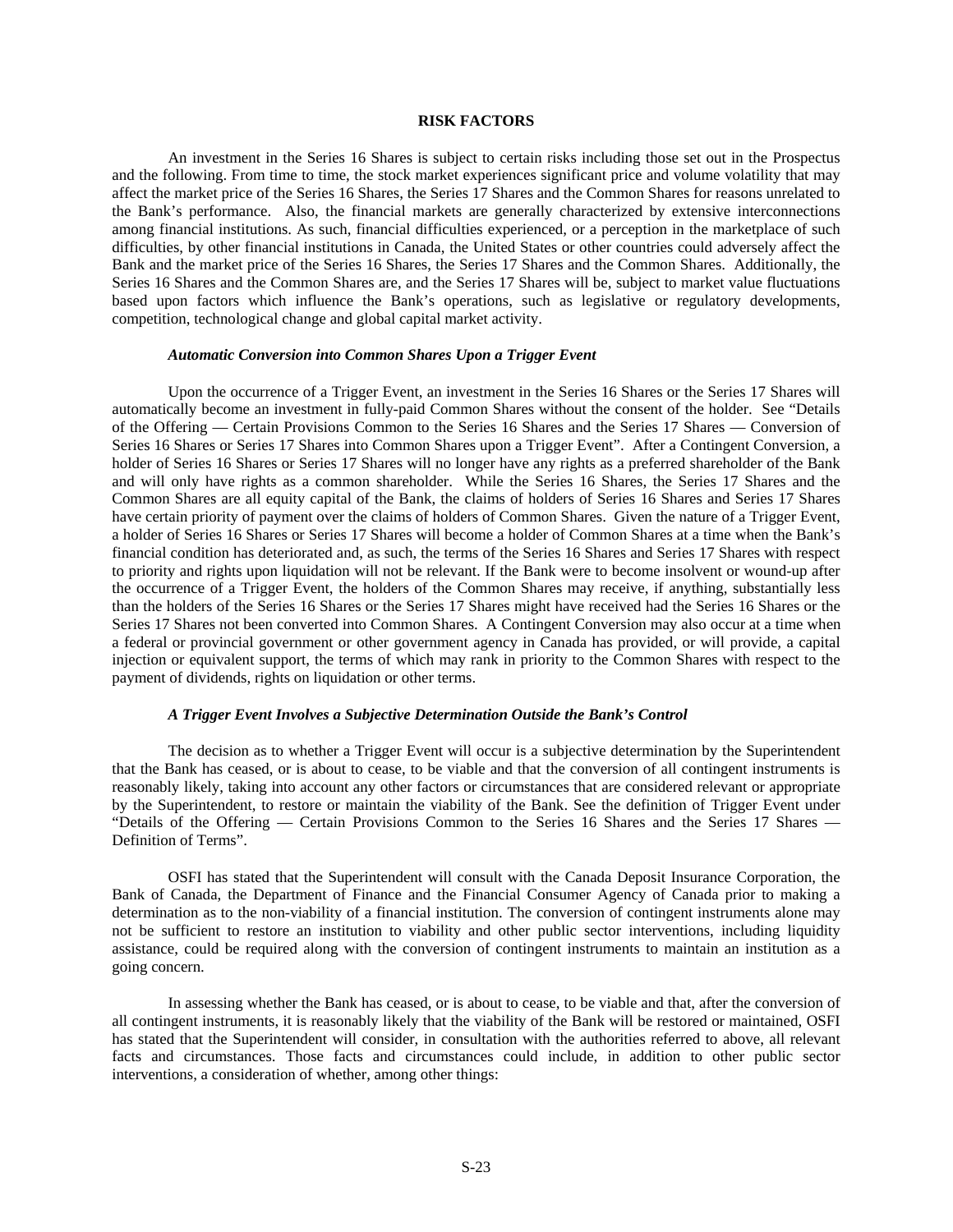- the assets of the Bank are, in the opinion of the Superintendent, sufficient to provide adequate protection to the Bank's depositors and creditors;
- the Bank has lost the confidence of depositors or other creditors and the public (for example, ongoing increased difficulty in obtaining or rolling over short-term funding);
- the Bank's regulatory capital has, in the opinion of the Superintendent, reached a level, or is eroding in a manner, that may detrimentally affect its depositors and creditors;
- the Bank has failed to pay any liability that has become due and payable or, in the opinion of the Superintendent, the Bank will not be able to pay its liabilities as they become due and payable;
- the Bank has failed to comply with an order of the Superintendent to increase its capital;
- in the opinion of the Superintendent, any other state of affairs exists in respect of the Bank that may be materially prejudicial to the interests of the Bank's depositors or creditors or the owners of any assets under the Bank's administration; and
- the Bank is unable to recapitalize on its own through the issuance of Common Shares or other forms of regulatory capital (for example, no suitable investor or group of investors exists that is willing or capable of investing in sufficient quantity and on terms that will restore the Bank's viability, nor is there any reasonable prospect of such an investor emerging in the near-term in the absence of conversion of contingent instruments).

If a Contingent Conversion occurs, then the interests of depositors, other creditors of the Bank, and holders of the Bank's securities which are not contingent instruments will all rank in priority to the holders of contingent instruments, including the Series 16 Shares and the Series 17 Shares. The Superintendent retains full discretion to choose not to trigger non-viable contingent capital notwithstanding a determination that the Bank has ceased, or is about to cease, to be viable. Under such circumstances, the holders of the Series 16 Shares and the Series 17 Shares could be exposed to losses through the use of other resolution tools or in liquidation.

#### *Number and Value of Common Shares to be Received on Contingent Conversion is Variable*

The number of Common Shares to be received for each Series 16 Share and each Series 17 Share upon a Contingent Conversion is calculated by reference to the prevailing market price of Common Shares immediately prior to a Trigger Event, subject to the Floor Price. See "Details of the Offering — Certain Provisions Common to the Series 16 Shares and the Series 17 Shares — Conversion of Series 16 Shares or Series 17 Shares into Common Shares upon a Trigger Event". If there is a Contingent Conversion at a time when the market price of the Common Shares is below the Floor Price, investors will receive Common Shares with an aggregate market price less than the Share Value. Investors may also receive Common Shares with an aggregate market price less than the prevailing market price of the Series 16 Shares or the Series 17 Shares being converted if such shares are trading at a price above the Share Value.

The Bank is expected to have outstanding from time to time other preferred shares and subordinated debt that will automatically convert into Common Shares upon a Trigger Event. In the case of such subordinated debt, the number of Common Shares to be received on conversion will be calculated by reference to the principal amount of such debt, together with accrued and unpaid interest and, in order to take into account the priority of claims in liquidation, holders of subordinated debt are expected to receive economic entitlements which are more favourable than preferred shareholders. Other preferred shares or subordinated debt that are convertible into Common Shares upon a Trigger Event may also use a lower effective floor price (e.g. including using a different multiplier) than that applicable to the Series 16 Shares and the Series 17 Shares to determine the maximum number of Common Shares to be issued to holders of such instruments upon a Contingent Conversion. Accordingly, holders of the Series 16 Shares and the Series 17 Shares will receive Common Shares pursuant to a Contingent Conversion at a time when other preferred shares and subordinated debt are converted into Common Shares, possibly at a conversion rate that is more favourable to the holders of such instruments than the rate applicable to the Series 16 Shares and the Series 17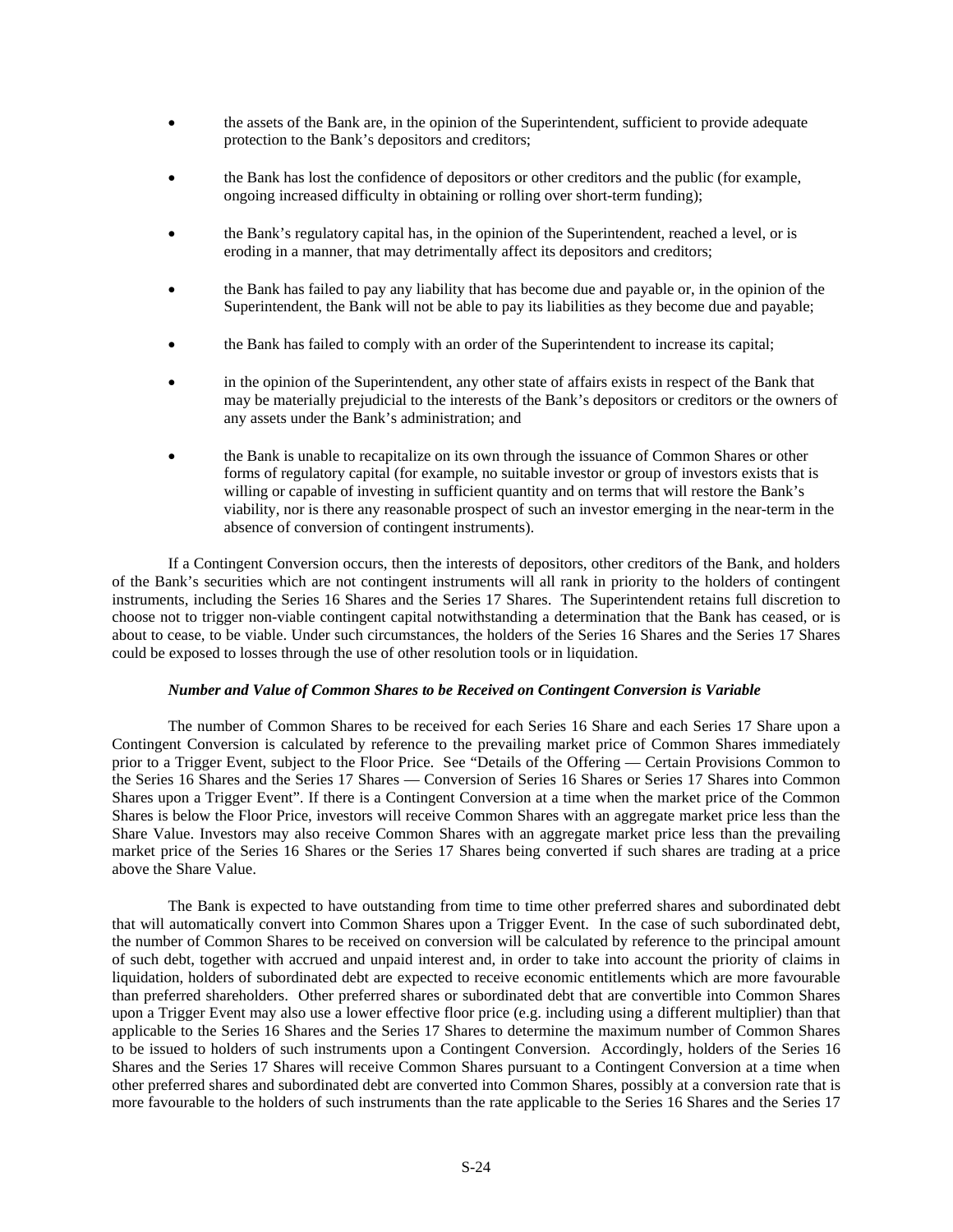Shares, thereby causing substantial dilution to holders of Common Shares and the holders of the Series 16 Shares and the Series 17 Shares, who will become holders of Common Shares upon the Trigger Event.

### *Common Shares Received on a Contingent Conversion Could be Subject to Further Dilution*

In the circumstances surrounding a Trigger Event, the Superintendent or other governmental authorities or agencies may also require other steps to be taken to restore or maintain the viability of the Bank, such as the injection of new capital and the issuance of additional Common Shares or other securities. Accordingly, holders of the Series 16 Shares and the Series 17 Shares will receive Common Shares pursuant to a Contingent Conversion at a time when debt obligations of the Bank may be converted into Common Shares, possibly at a conversion rate that is more favourable to the holders of such obligations than the rate applicable to the Series 16 Shares and the Series 17 Shares, and additional Common Shares or other securities ranking in priority to the Common Shares may be issued, thereby causing substantial dilution to holders of Common Shares and the holders of the Series 16 Shares and the Series 17 Shares, who will become holders of Common Shares upon the Trigger Event.

### *Circumstances Surrounding Contingent Conversion and Effect on Market Price*

The occurrence of a Trigger Event is subject to a subjective determination by the Superintendent that the conversion of all contingent instruments is reasonably likely to restore or maintain the viability of the Bank. See the definition of Trigger Event under "Details of the Offering — Certain Provisions Common to the Series 16 Shares and the Series 17 Shares — Definition of Terms". As a result, a Contingent Conversion may occur in circumstances that are beyond the control of the Bank. Also, even in circumstances where the market expects a Contingent Conversion to occur, the Superintendent may choose not to take that action. Because of the inherent uncertainty regarding the determination of when a Contingent Conversion may occur, it will be difficult to predict, when, if at all, the Series 16 Shares or the Series 17 Shares will be mandatorily converted into Common Shares. Accordingly, trading behavior in respect of the Series 16 Shares or the Series 17 Shares is not necessarily expected to follow trading behavior associated with other types of convertible or exchangeable securities. Any indication, whether real or perceived, that the Bank is trending towards a Trigger Event can be expected to have an adverse effect on the market price of the Series 16 Shares, the Series 17 Shares and the Common Shares, whether or not such Trigger Event actually occurs.

### *Credit Ratings*

Real or anticipated changes in credit ratings on the Series 16 Shares or the Series 17 Shares may affect the market value of the Series 16 Shares and the Series 17 Shares, respectively. In addition, real or anticipated changes in credit ratings can affect the cost at which the Bank can transact or obtain funding, and thereby affect its liquidity, business, financial condition or results of operation.

### *Rankings on Insolvency or Winding-Up*

The Series 16 Shares and the Series 17 Shares are equity capital of the Bank which, provided such shares have not been converted into Common Shares upon a Trigger Event, rank equally with other Class A First Preferred Shares in the event of an insolvency or winding-up of the Bank. If the Bank becomes insolvent or is wound-up, the Bank's assets must be used to pay deposit liabilities and other debt, including subordinated debt, before payments may be made on the Series 16 Shares, the Series 17 Shares, the other Class A First Preferred Shares and the Common Shares.

Upon a Contingent Conversion of the Series 16 Shares or the Series 17 Shares, the terms of such shares with respect to priority and rights upon liquidation will not be relevant as such securities will have been converted to Common Shares ranking on parity with all other outstanding Common Shares. If the Bank were to become insolvent or wound-up after the occurrence of a Trigger Event, the holders of the Common Shares may receive, if anything, substantially less than the holders of the Series 16 Shares or the Series 17 Shares might have received had the Series 16 Shares or the Series 17 Shares not been converted into Common Shares.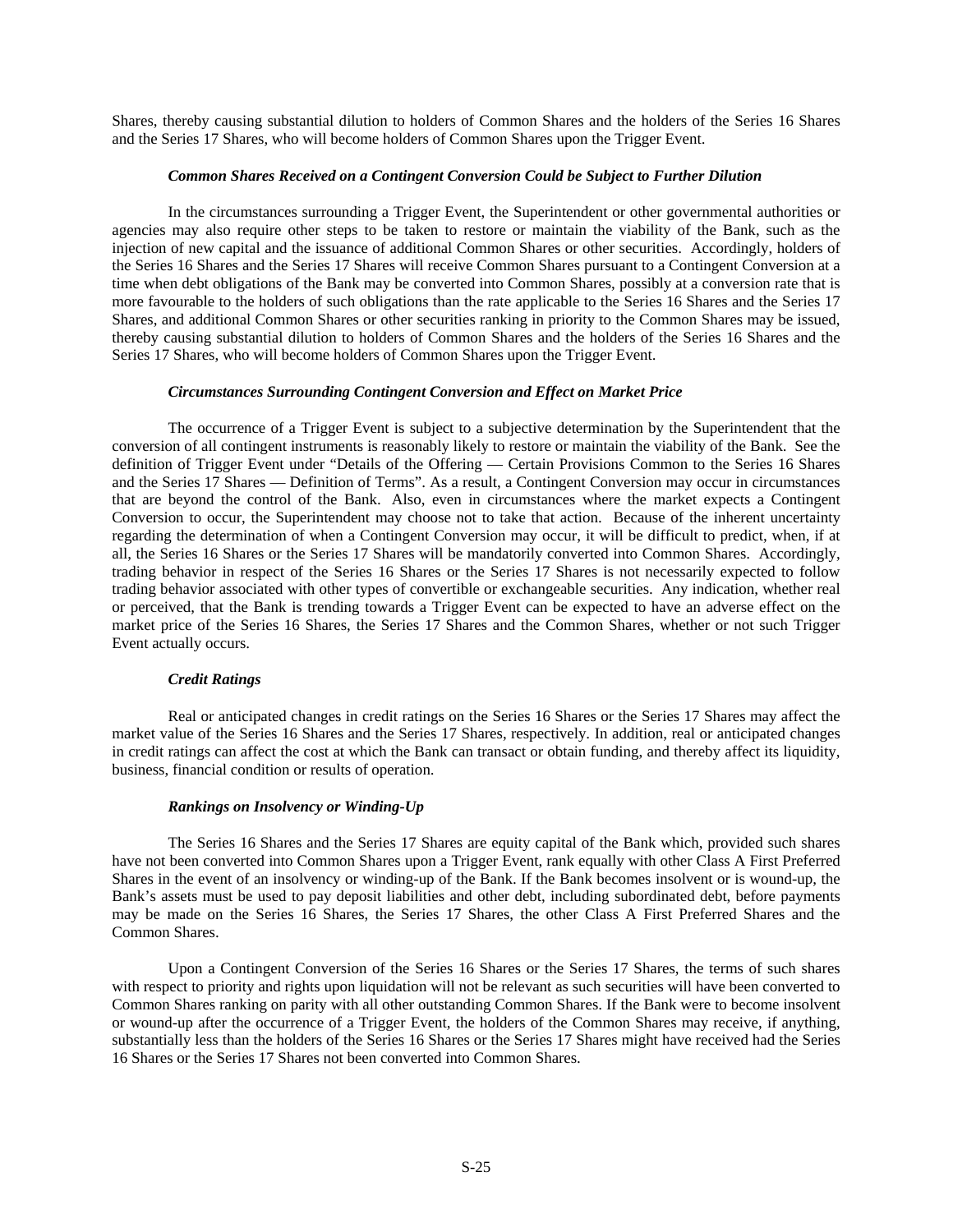### *Market Value Fluctuations*

Prevailing yields on similar securities will also affect the market value of the Series 16 Shares and the Series 17 Shares.

#### *Reset of Dividend Rate*

After the Initial Fixed Rate Period, the dividend rate in respect of the Series 16 Shares and the Series 17 Shares will reset every five years and quarterly, respectively. In each case, the new dividend rate is unlikely to be the same as, and may be lower than, the dividend rate for the applicable preceding dividend period.

#### *No Fixed Maturity Date*

The Series 16 Shares and the Series 17 Shares do not have a fixed maturity date and are not redeemable at the option of the holders of the Series 16 Shares or the Series 17 Shares, as applicable. The ability of a holder to liquidate its holdings of Series 16 Shares or Series 17 Shares, as applicable, may be limited.

### *Automatic Conversion into Series 17 Shares or Series 16 Shares*

An investment in the Series 16 Shares or the Series 17 Shares may become an investment in Series 17 Shares or Series 16 Shares, respectively, without the consent of the holder in the event of an automatic conversion in the circumstances described under "Details of the Offering — Certain Provisions of the Series 16 Shares as a Series — Conversion of Series 16 Shares into Series 17 Shares" and "Details of the Offering — Certain Provisions of the Series 17 Shares as a Series — Conversion of Series 17 Shares into Series 16 Shares" above. Upon the automatic conversion of the Series 16 Shares into Series 17 Shares, the dividend rate on the Series 17 Shares will be a floating rate that is adjusted quarterly by reference to the T-Bill Rate which may vary from time to time while, upon the automatic conversion of the Series 17 Shares into Series 16 Shares, the dividend rate on the Series 16 Shares will be, for each five-year period, a fixed rate that is determined by reference to the Government of Canada Yield on the  $30<sup>th</sup>$ day prior to the first day of each such five-year period. In addition, holders may be prevented from converting their Series 16 Shares into Series 17 Shares, and vice versa, in certain circumstances. See "Details of the Offering — Certain Provisions of the Series 16 Shares as a Series — Conversion of Series 16 Shares into Series 17 Shares" and "Details of the Offering — Certain Provisions of the Series 17 Shares as a Series — Conversion of Series 17 Shares into Series 16 Shares".

#### *Bank Recapitalization "Bail-In" Regime*

On April 20, 2016, the Government of Canada ("GOC") introduced legislation to amend the Bank Act, the Canada Deposit Insurance Corporation Act (the "CDIC Act") and certain other federal statutes pertaining to banks to create a bank recapitalization or bail-in regime for domestic systemically important banks ("D-SIBs"), which include the Bank. On June 22, 2016, the proposed legislation was approved by Parliament and received Royal Assent. The legislation is to come into force on a date to be determined by the GOC.

Under the legislation, if the Superintendent is of the opinion that a D-SIB has ceased or is about to cease to be viable and its viability cannot be restored through the exercise of the Superintendent's powers, the GOC can, among other things, appoint the Canada Deposit Insurance Corporation ("CDIC") as receiver of the Bank and direct CDIC to convert certain shares (including preferred shares) and liabilities of the Bank (including senior debt securities) into common shares of the Bank or any of its affiliates (a "Bail-in Conversion"). However, under the legislation, the conversion powers of CDIC would not apply to shares and liabilities issued or originated before the date on which the legislation comes into force unless, on or after such date, they are amended or in the case of liabilities, their term is extended.

On June 16, 2017, the GOC published in draft for comment regulations under the CDIC Act and the Bank Act (the "Bail-in Regulations") setting forth further details in respect of the bail-in regime. The Bail-in Regulations prescribe the types of shares and liabilities that will be subject to a Bail-in Conversion. In general, any senior debt securities with an initial or amended term to maturity greater than 400 days that is unsecured or partially secured and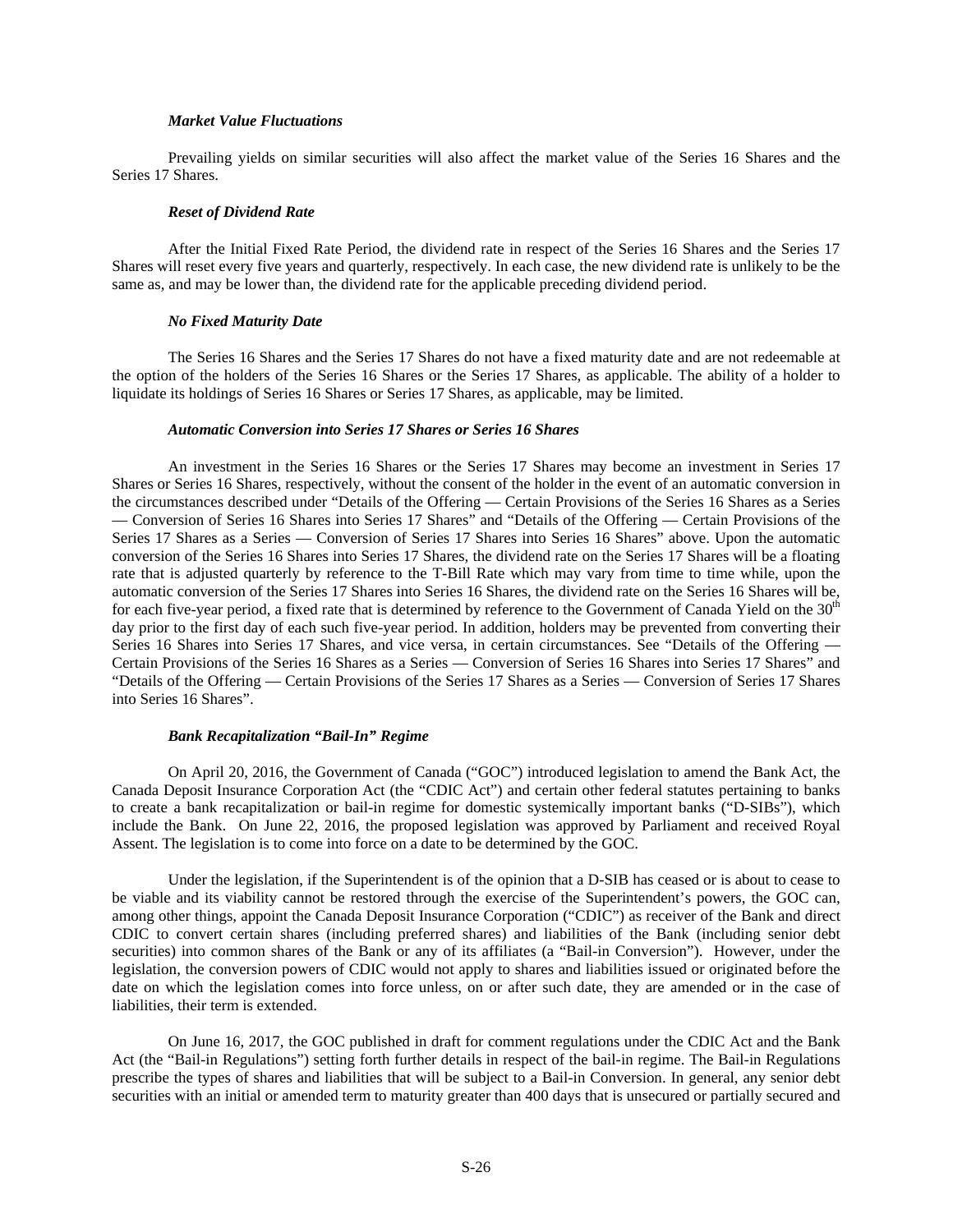has been assigned a CUSIP or ISIN or similar identification number would be subject to a Bail-in Conversion. Shares, other than Common Shares, and subordinated debt, would also be subject to a Bail-in Conversion, unless they are non-viability contingent capital (NVCC) instruments.

The Bail-in Regulations will come into force 180 days following the publication of the final version of the Bail-in Regulations. After the legislation comes into force, holders of the Bank's subordinated notes, preferred shares (including the Series 16 Shares and the Series 17 Shares) and Common Shares, including upon a Contingent Conversion of the Series 16 Shares or the Series 17 Shares, who receive Common Shares following the occurrence of a Trigger Event, may sustain substantial dilution following a Bail-in Conversion including, in the case of holders of subordinated notes or preferred shares, including the Series 16 Shares or the Series 17 Shares, if the conversion rate of other securities is more favourable to the holders of such securities than the rate applicable to holders of subordinated notes or preferred shares. The Bail-in Regulations prescribe that holders of bail-in eligible instruments that are subject to a Bail-in Conversion must receive more Common Shares per dollar amount converted than holders of any subordinate ranking bail-in eligible instruments or NVCC instruments converted.

In addition, the proposed bail-in regime could adversely affect the Bank's cost of funding.

### **USE OF PROCEEDS**

The net proceeds to the Bank from the sale of the Series 16 Shares, after deducting expenses of issue, will be used for general corporate purposes of the Bank.

## **LEGAL MATTERS**

In connection with the issue and sale of the Series 16 Shares, certain legal matters will be passed upon on behalf of the Bank by McCarthy Tétrault LLP and on behalf of the Underwriters by Fasken Martineau DuMoulin LLP. As of the date hereof, partners, counsel and associates of McCarthy Tétrault LLP and Fasken Martineau DuMoulin LLP, respectively, as a group, beneficially own, directly or indirectly, less than one percent of any securities of the Bank or any associates or affiliates of the Bank.

## **TRANSFER AGENT AND REGISTRAR**

CST Trust Company, Toronto, is a transfer agent and registrar for the Series 16 Shares and the Series 17 Shares and is the transfer agent and registrar for each outstanding series of Class A First Preferred Shares and the Common Shares.

### **PURCHASERS' STATUTORY RIGHTS**

Securities legislation in certain of the provinces and territories of Canada provides purchasers with the right to withdraw from an agreement to purchase securities. This right may be exercised within two business days after receipt or deemed receipt of a prospectus and any amendment. In several of the provinces and territories, the securities legislation further provides a purchaser with remedies for rescission or, in some jurisdictions, revisions of the price or damages if the prospectus and any amendment contains a misrepresentation or is not delivered to the purchaser, provided that the remedies for rescission, revision of the price or damages are exercised by the purchaser within the time limit prescribed by the securities legislation of the purchaser's province or territory. The purchaser should refer to any applicable provisions of the securities legislation of the purchaser's province or territory for the particulars of these rights or consult with a legal adviser.